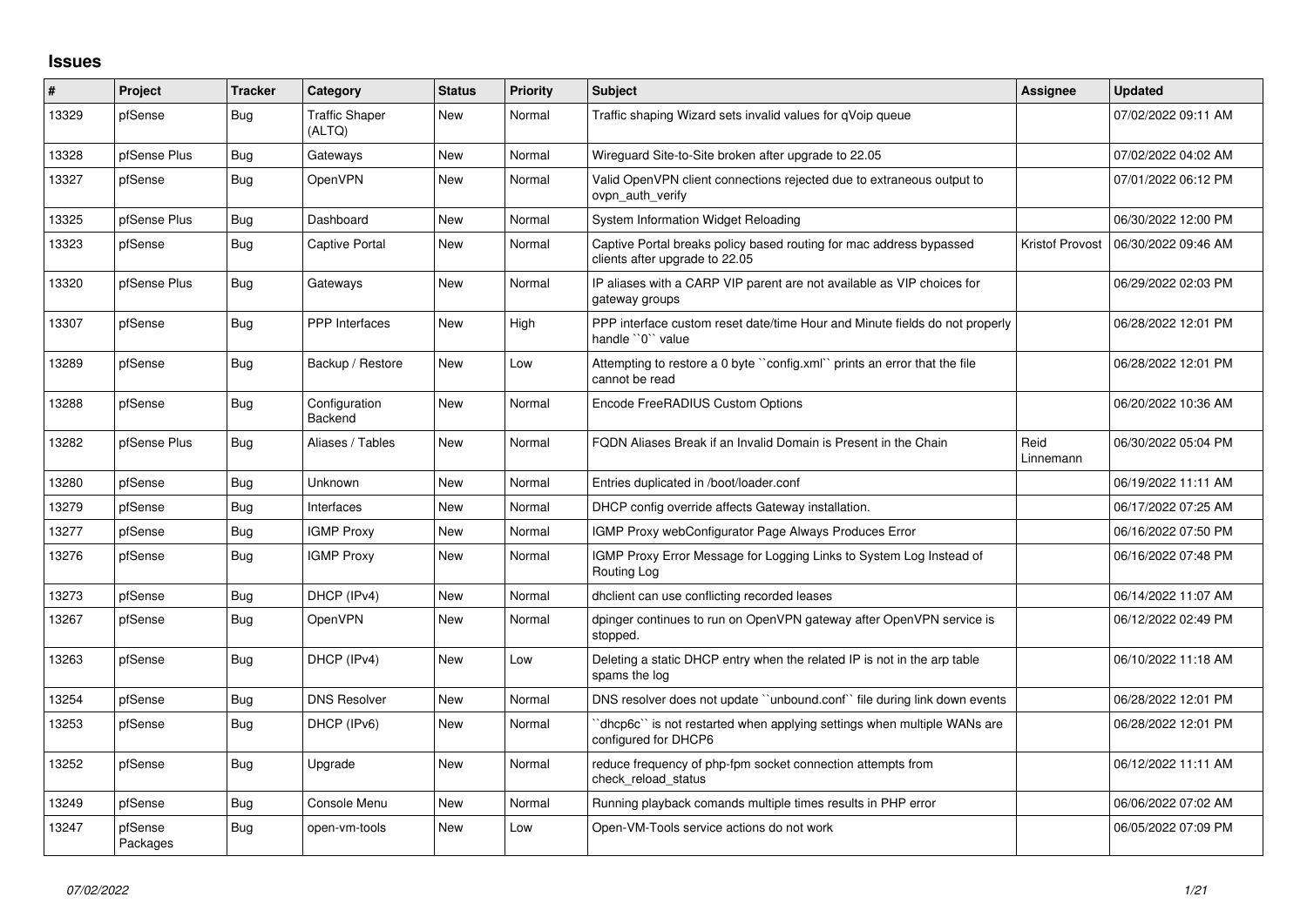| #     | Project             | <b>Tracker</b> | Category             | <b>Status</b> | <b>Priority</b> | <b>Subject</b>                                                                                                                              | Assignee            | <b>Updated</b>      |
|-------|---------------------|----------------|----------------------|---------------|-----------------|---------------------------------------------------------------------------------------------------------------------------------------------|---------------------|---------------------|
| 13240 | pfSense             | <b>Bug</b>     | Rules / NAT          | <b>New</b>    | Normal          | User is forced to pick an NPt destination IPv6 prefix length even when<br>choosing a drop-down entry which contains a defined prefix length | Jim Pingle          | 06/28/2022 12:01 PM |
| 13237 | pfSense             | <b>Bug</b>     | DHCP (IPv6)          | New           | Normal          | dhcp6c script cannot be executed safely                                                                                                     |                     | 06/01/2022 11:20 AM |
| 13228 | pfSense             | Bug            | Interfaces           | New           | Normal          | Recovering interface gateway may not be added back into gateway groups<br>and rules when expected                                           | Jim Pingle          | 06/29/2022 04:31 PM |
| 13225 | pfSense             | Bug            | Interfaces           | New           | Normal          | Bridges with QinQ interfaces not properly set up at boot                                                                                    | <b>Viktor Gurov</b> | 06/28/2022 12:01 PM |
| 13224 | pfSense             | Bug            | <b>Notifications</b> | New           | Normal          | Email notification flood when UPS (NUT) and WAN send notifications                                                                          |                     | 05/27/2022 01:58 AM |
| 13222 | pfSense             | Bug            | UPnP/NAT-PMP         | New           | Normal          | CARP IP does not listen for NAT-PMP packets                                                                                                 |                     | 05/26/2022 02:28 PM |
| 13217 | pfSense             | Bug            | DHCP (IPv4)          | New           | Normal          | dhclient using default pid file location which does not exist                                                                               | <b>Viktor Gurov</b> | 05/26/2022 08:09 AM |
| 13209 | pfSense<br>Packages | Bug            | pfBlockerNG          | <b>New</b>    | Low             | Parsing Filter log by pfBlockerNG creates IP Block log with<br>Source/Destination mixed up or wrong Direcion                                | <b>Viktor Gurov</b> | 05/25/2022 03:50 AM |
| 13206 | pfSense Plus        | <b>Bug</b>     | Hardware / Drivers   | New           | Normal          | SG-3100 LED GPIO hangs                                                                                                                      |                     | 06/11/2022 07:01 PM |
| 13202 | pfSense<br>Packages | <b>Bug</b>     | pfBlockerNG          | <b>New</b>    | Normal          | Missing Protocols on IP Feed Groups Advanced Inbound/Outbound Firewall<br>Rule settings                                                     |                     | 05/23/2022 08:58 AM |
| 13194 | pfSense<br>Packages | Bug            | pfBlockerNG          | New           | Normal          | Remove dead Malc0de feed                                                                                                                    |                     | 05/23/2022 05:16 AM |
| 13180 | pfSense<br>Packages | Bug            | pfBlockerNG          | <b>New</b>    | High            | High CPU Utilization with pfb filter Isince PfBlockerNG update to devel<br>3.1.04                                                           |                     | 06/14/2022 08:00 AM |
| 13167 | pfSense             | <b>Bug</b>     | <b>Dynamic DNS</b>   | <b>New</b>    | Normal          | phpDynDNS: DigitalOcean ddns update fails (bad request, invalid character<br>'-' in request id)                                             |                     | 06/16/2022 09:30 PM |
| 13158 | pfSense             | <b>Bug</b>     | Web Interface        | <b>New</b>    | Normal          | Input validation error when applying limiter changes                                                                                        |                     | 05/14/2022 05:32 PM |
| 13144 | pfSense             | <b>Bug</b>     | Rules / NAT          | New           | Very Low        | Firewall rule entries can get out of sync when entries are deleted while other<br>administrators are editing entries simultaneously         |                     | 05/10/2022 07:26 AM |
| 13141 | pfSense<br>Packages | Bug            | squidguard           | <b>New</b>    | Normal          | wrong page squidguard block                                                                                                                 |                     | 05/09/2022 05:33 PM |
| 13132 | pfSense             | Bug            | Backup / Restore     | New           | Normal          | Two SSHDATA Sections in Restored Config Breaks Unit                                                                                         | Jim Pingle          | 06/29/2022 07:53 AM |
| 13128 | pfSense<br>Packages | Bug            | Zabbix               | New           | Normal          | Zabbix Agent 6: HA Server Setup                                                                                                             |                     | 05/05/2022 01:55 AM |
| 13110 | pfSense             | Bug            | CARP                 | New           | Very Low        | changing CARP VIP address does not update outbound NAT interface IP                                                                         |                     | 05/03/2022 02:52 PM |
| 13102 | pfSense             | Bug            | <b>IPsec</b>         | New           | Normal          | Deleting an IPSec tunnel doesn't destroy the SA (SADs/SPDs), causes<br>crash in status_ipsec.php                                            | <b>Viktor Gurov</b> | 06/28/2022 12:01 PM |
| 13090 | pfSense             | Bug            | OpenVPN              | <b>New</b>    | Normal          | OpenVPN: do not use legacy deprecated netbios settings                                                                                      | Jim Pingle          | 04/22/2022 11:19 AM |
| 13089 | pfSense             | Bug            | OpenVPN              | <b>New</b>    | Normal          | OpenVPN: fix some netbios options were preserved even if teh Netbios<br>option was unchecked                                                | Jim Pingle          | 04/22/2022 11:06 AM |
| 13088 | pfSense             | Bug            | OpenVPN              | New           | Normal          | OpenVPN Client Overrides: properly hide/show form fields                                                                                    | Jim Pingle          | 06/08/2022 09:15 AM |
| 13087 | pfSense             | Bug            | OpenVPN              | New           | Normal          | OpenVPN Server: hide WINS servers list when netbios option is unchecked<br>while WINS servers is checked                                    |                     | 04/22/2022 10:29 AM |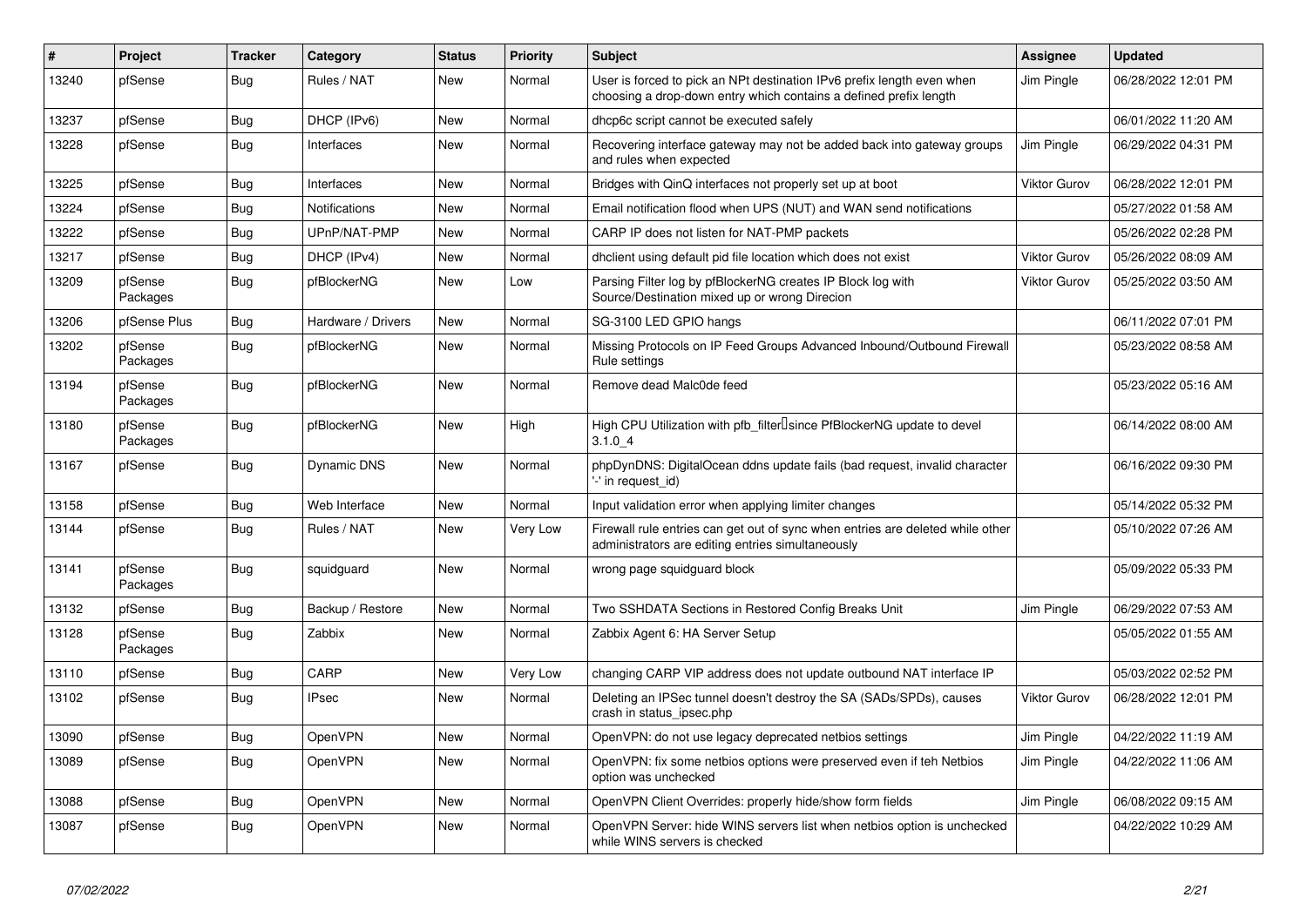| #     | Project             | <b>Tracker</b> | Category                                       | <b>Status</b> | <b>Priority</b> | <b>Subject</b>                                                                                                     | Assignee              | <b>Updated</b>      |
|-------|---------------------|----------------|------------------------------------------------|---------------|-----------------|--------------------------------------------------------------------------------------------------------------------|-----------------------|---------------------|
| 13076 | pfSense             | Bug            | Gateway Monitoring                             | <b>New</b>    | Normal          | Marking a gateway as down does not affect IPsec entries using gateway<br>groups                                    |                       | 06/28/2022 12:01 PM |
| 13074 | pfSense Plus        | <b>Bug</b>     | Cryptographic<br><b>Modules</b>                | <b>New</b>    | Normal          | AES-GCM with SafeXcel on Netgate 2100 causes MBUF overload                                                         |                       | 06/12/2022 11:14 AM |
| 13073 | pfSense<br>Packages | <b>Bug</b>     | Squid                                          | <b>New</b>    | Normal          | ClamAV - clamd dies with high CPU load and thus the C-ICAP of<br>squid-reverse proxy causes http:500 errors        |                       | 04/19/2022 05:38 AM |
| 13068 | pfSense             | Bug            | Aliases / Tables                               | <b>New</b>    | Normal          | Error loading rules when URL Table IPs content is empty                                                            |                       | 04/17/2022 09:07 PM |
| 13067 | pfSense             | <b>Bug</b>     | <b>FilterDNS</b>                               | New           | Normal          | filterdns resolve interval is twice the intended value                                                             |                       | 04/17/2022 07:45 PM |
| 13053 | pfSense<br>Packages | Bug            | <b>ACME</b>                                    | <b>New</b>    | Normal          | LoopiaAPI error handling                                                                                           |                       | 05/05/2022 10:58 AM |
| 13051 | pfSense             | Bug            | <b>Traffic Shaper</b><br>(ALTQ)                | New           | Normal          | Firewall traffic shaper by interface selection unknow                                                              |                       | 04/12/2022 07:03 AM |
| 13046 | pfSense             | <b>Bug</b>     | Rules / NAT                                    | <b>New</b>    | Normal          | Floating rule applied to IPv6 interface with a SLAAC DHCPv6 gateway<br>reports error on boot                       |                       | 04/11/2022 09:50 AM |
| 13045 | pfSense<br>Packages | Bug            | WireGuard                                      | <b>New</b>    | Normal          | Firewall floating rules ignore WireGuard traffic                                                                   |                       | 04/11/2022 09:40 AM |
| 13043 | pfSense<br>Packages | <b>Bug</b>     | WireGuard                                      | New           | Normal          | OSPF over Wireguard interface doesn't populate neighbors after reboot                                              |                       | 04/11/2022 09:22 AM |
| 13018 | pfSense<br>Packages | <b>Bug</b>     | pfBlockerNG                                    | <b>New</b>    | Normal          | TLD and DNSBL Safesearch DOH conflict disables TLD block when<br>conflicting DOH FQDN is deselected or whitelisted |                       | 04/01/2022 05:59 PM |
| 13014 | pfSense             | <b>Bug</b>     | <b>IPsec</b>                                   | New           | Normal          | Charon.vici can get in a bad state                                                                                 | Mateusz Guzik         | 06/28/2022 12:01 PM |
| 13003 | pfSense             | <b>Bug</b>     | Hardware / Drivers                             | <b>New</b>    | Normal          | Malicious Driver Detection event on ixl driver                                                                     |                       | 06/25/2022 05:00 PM |
| 13000 | pfSense             | <b>Bug</b>     | <b>IPsec</b>                                   | <b>New</b>    | Low             | IPsec AES-GCM encryption algorithm "Key Length" field should be labeled<br>'ICV Length"                            |                       | 03/30/2022 07:40 AM |
| 12982 | pfSense<br>Packages | <b>Bug</b>     | FreeRADIUS                                     | <b>New</b>    | Normal          | FreeRadius RadReply table entries missing from pf                                                                  |                       | 06/19/2022 05:38 PM |
| 12974 | pfSense Plus        | <b>Bug</b>     | Installer                                      | <b>New</b>    | Normal          | Typing anything into 1100/2100 recovery installer causes process to stop                                           |                       | 06/05/2022 04:10 PM |
| 12960 | pfSense             | <b>Bug</b>     | Installer                                      | <b>New</b>    | Normal          | VGA installer image defaults to serial console, serial console is default in<br><b>GUI settings</b>                |                       | 06/28/2022 12:01 PM |
| 12950 | pfSense             | Bug            | Routing                                        | New           | Normal          | OpenVPN as default gateway does not get set at boot time                                                           |                       | 04/09/2022 05:46 PM |
| 12942 | pfSense             | <b>Bug</b>     | Gateways                                       | New           | Normal          | Code to kill states for old gateway when reconnecting an interface is<br>incorrect                                 | Jim Pingle            | 06/28/2022 12:01 PM |
| 12938 | pfSense             | <b>Bug</b>     | <b>Pv6 Router</b><br>Advertisements<br>(RADVD) | <b>New</b>    | Normal          | MaxRtrAdvInterval would allow stale DNS servers to be deleted faster                                               |                       | 03/12/2022 09:37 AM |
| 12927 | pfSense             | Bug            | <b>OpenVPN</b>                                 | <b>New</b>    | Normal          | OpenVPN with OCSP enabled allows connections with revoked certificates                                             |                       | 03/24/2022 08:22 AM |
| 12924 | pfSense<br>Packages | Bug            | WireGuard                                      | <b>New</b>    | Normal          | <b>DNS Resolver WireGuard ACL Inconsistency</b>                                                                    | Christian<br>McDonald | 04/10/2022 10:36 AM |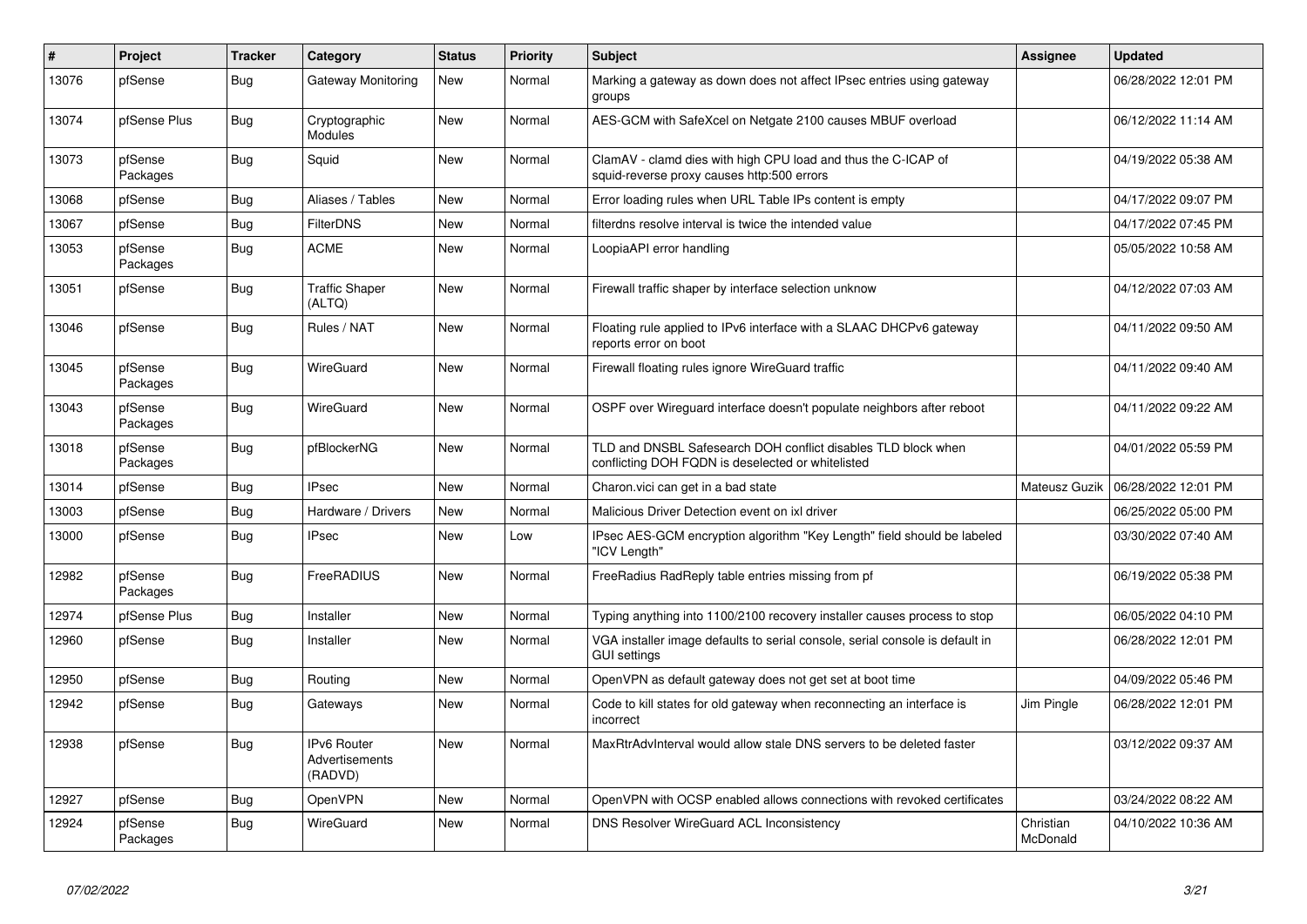| $\vert$ # | Project             | <b>Tracker</b> | Category                | <b>Status</b> | <b>Priority</b> | <b>Subject</b>                                                                                                                     | <b>Assignee</b>       | <b>Updated</b>      |
|-----------|---------------------|----------------|-------------------------|---------------|-----------------|------------------------------------------------------------------------------------------------------------------------------------|-----------------------|---------------------|
| 12922     | pfSense             | <b>Bug</b>     | DHCP (IPv4)             | New           | Normal          | Classless static routes received on DHCP WAN can override chosen default<br>gateway                                                |                       | 03/28/2022 10:08 AM |
| 12916     | pfSense<br>Packages | Bug            | pfBlockerNG             | <b>New</b>    | Normal          | pfBlockerNG-devel cron job does not trigger xmlrpc sync                                                                            | Viktor Gurov          | 04/11/2022 12:55 PM |
| 12905     | pfSense             | <b>Bug</b>     | Web Interface           | <b>New</b>    | Normal          | Add VLAN Re-assignment to Import Interface Mismatch Wizard                                                                         |                       | 03/07/2022 08:05 AM |
| 12899     | pfSense<br>Packages | Bug            | Suricata                | <b>New</b>    | Normal          | Suricata doesn't honor Pass List                                                                                                   |                       | 03/04/2022 01:22 PM |
| 12894     | pfSense Plus        | <b>Bug</b>     | Certificates            | <b>New</b>    | Low             | duplicating freshly created certificates through refreshing                                                                        |                       | 03/03/2022 02:35 PM |
| 12888     | pfSense             | <b>Bug</b>     | Rules / NAT             | New           | Normal          | pfSense sends un-NATed packets during OpenVPN startup                                                                              |                       | 03/01/2022 03:13 PM |
| 12875     | pfSense             | <b>Bug</b>     | Package System          | New           | Normal          | Import zabbix-agent6 and zabbix-proxy6 from FreeBSD Ports                                                                          |                       | 05/28/2022 06:50 PM |
| 12857     | pfSense             | <b>Bug</b>     | Gateways                | New           | Normal          | Firewall gateway goes away when making changes to Bridge0 device                                                                   |                       | 02/27/2022 11:20 AM |
| 12850     | pfSense             | <b>Bug</b>     | Routing                 | New           | Low             | Console error during boot: "route: route has not been found"                                                                       |                       | 02/22/2022 08:27 AM |
| 12849     | pfSense             | <b>Bug</b>     | <b>Operating System</b> | New           | Normal          | pfsync kernel crash on reboot                                                                                                      | Mateusz Guzik         | 02/22/2022 02:02 PM |
| 12845     | pfSense<br>Packages | Bug            | softflowd               | New           | Normal          | softflowd wrong vlan tag                                                                                                           |                       | 02/21/2022 10:40 AM |
| 12828     | pfSense             | Bug            | Wireless                | <b>New</b>    | Normal          | pfSense keeps crashing (Fatal trap 12: page fault while in kernel mode)                                                            |                       | 02/21/2022 07:55 AM |
| 12823     | pfSense             | <b>Bug</b>     | DHCP (IPv6)             | <b>New</b>    | Normal          | Multiple DHCP6 WAN connections PPPoE interface 'defached' status                                                                   |                       | 02/18/2022 05:39 AM |
| 12822     | pfSense<br>Packages | Bug            | pfBlockerNG             | <b>New</b>    | Normal          | IPv4 Source ASN format not working                                                                                                 |                       | 02/18/2022 10:47 AM |
| 12811     | pfSense             | Bug            | Gateway Monitoring      | New           | Normal          | Services are not restarted when PPP interfaces connect                                                                             | Jim Pingle            | 06/30/2022 03:18 AM |
| 12797     | pfSense             | <b>Bug</b>     | UPnP/NAT-PMP            | New           | Normal          | UPnP+STUN forms invalid outbound NAT rules using the external address<br>discovered from STUN                                      |                       | 02/15/2022 01:01 PM |
| 12774     | pfSense             | <b>Bug</b>     | Backup / Restore        | <b>New</b>    | Normal          | Picture widget image is not saved in backup                                                                                        |                       | 04/04/2022 04:48 AM |
| 12767     | pfSense<br>Packages | Bug            | Avahi                   | <b>New</b>    | Normal          | Package radavahi-daemon does does not exist in current pfSense version<br>and it has been removed"" message on pfSense 2.7 restore |                       | 02/07/2022 11:28 AM |
| 12764     | pfSense             | Bug            | Gateways                | <b>New</b>    | Normal          | VTI gateway status is pending after assigning the VTI interface                                                                    |                       | 02/07/2022 05:41 AM |
| 12762     | pfSense             | <b>Bug</b>     | <b>IPsec</b>            | <b>New</b>    | Normal          | IPsec keep alive check ignores Child SA Start Action                                                                               | <b>Viktor Gurov</b>   | 02/07/2022 11:21 AM |
| 12760     | pfSense<br>Packages | <b>Bug</b>     | WireGuard               | <b>New</b>    | Normal          | Link-local addresses disallowed on Wireguard interfaces                                                                            | Christian<br>McDonald | 02/07/2022 03:50 AM |
| 12759     | pfSense Plus        | Bug            | Package System          | New           | Very Low        | Proprietary packages link to non-existant or non-public github pages                                                               |                       | 02/09/2022 10:43 AM |
| 12751     | pfSense<br>Packages | <b>Bug</b>     | <b>FRR</b>              | New           | Normal          | Improve FRR route restoration after gateway events                                                                                 |                       | 02/06/2022 11:07 PM |
| 12747     | pfSense             | Bug            | Logging                 | <b>New</b>    | Normal          | System log is filled by sshguard                                                                                                   |                       | 06/30/2022 05:21 AM |
| 12737     | pfSense             | Bug            | Certificates            | New           | Normal          | CApath is not defined by default in curl                                                                                           |                       | 06/28/2022 12:01 PM |
| 12732     | pfSense<br>Packages | Bug            | squidguard              | <b>New</b>    | High            | Squid https filtering squidguard acl target list - erratic behaviour                                                               |                       | 01/26/2022 09:11 AM |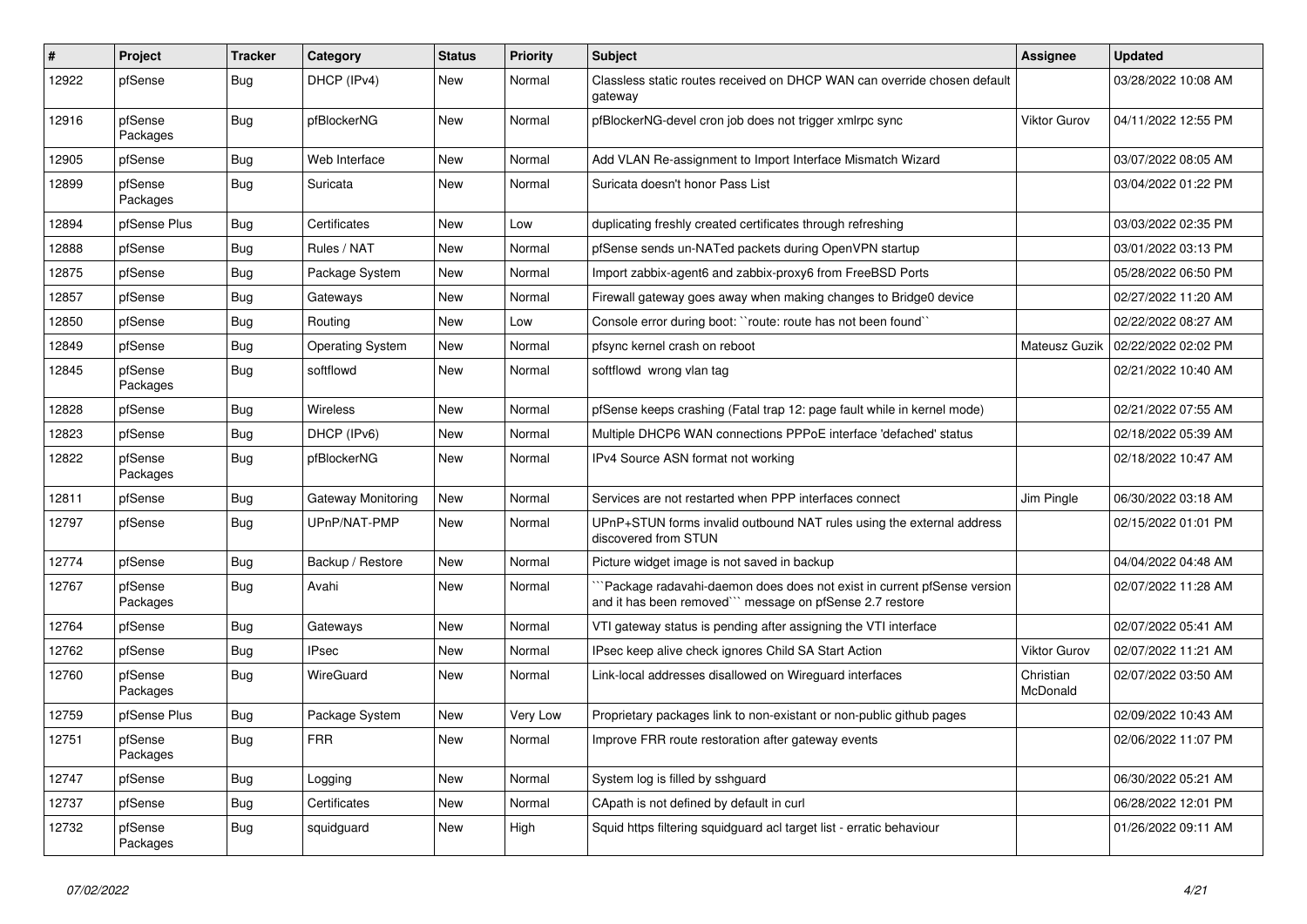| ∦     | Project             | <b>Tracker</b> | Category                 | <b>Status</b> | <b>Priority</b> | <b>Subject</b>                                                                                                         | <b>Assignee</b>              | <b>Updated</b>      |
|-------|---------------------|----------------|--------------------------|---------------|-----------------|------------------------------------------------------------------------------------------------------------------------|------------------------------|---------------------|
| 12730 | pfSense             | Bug            | <b>Captive Portal</b>    | New           | Normal          | RADIUS accounting does not work if WAN is down                                                                         |                              | 01/26/2022 05:13 AM |
| 12726 | pfSense             | Bug            | Authentication           | <b>New</b>    | Normal          | LDAP select container button auto populate                                                                             |                              | 01/25/2022 01:48 PM |
| 12715 | pfSense             | Bug            | Authentication           | New           | Normal          | Long system startup time when LDAP is configured and unavailable during<br>startup.                                    | Christian<br><b>McDonald</b> | 01/24/2022 05:50 AM |
| 12708 | pfSense             | <b>Bug</b>     | Aliases / Tables         | <b>New</b>    | Normal          | alias with non resolving DNS entry breaks underlying pf table                                                          |                              | 02/20/2022 06:13 PM |
| 12670 | pfSense<br>Packages | Bug            | <b>ACME</b>              | New           | Normal          | ACME package writes credentials to system log                                                                          | Viktor Gurov                 | 03/07/2022 10:58 AM |
| 12667 | pfSense<br>Packages | Bug            | WireGuard                | <b>New</b>    | Normal          | Firewall Crashed After Upgrading Wireguard                                                                             |                              | 01/07/2022 09:18 AM |
| 12655 | pfSense<br>Packages | Bug            | Telegraf                 | <b>New</b>    | Normal          | telegraf, wireguard plugin failing                                                                                     |                              | 12/30/2021 05:51 PM |
| 12648 | pfSense             | <b>Bug</b>     | <b>Captive Portal</b>    | <b>New</b>    | Normal          | Undocumented variables 'listenporthttp' and 'listenporthttps'                                                          |                              | 12/28/2021 10:44 AM |
| 12645 | pfSense             | Bug            | <b>IPsec</b>             | New           | Normal          | `filterdns`` does not monitor remote IPsec gateways for IPv6 address<br>changes                                        | Viktor Gurov                 | 06/28/2022 12:01 PM |
| 12632 | pfSense             | Bug            | Gateways                 | New           | High            | Assigning a /30 WAN IP address at the console does not save the gateway<br>correctly                                   |                              | 06/28/2022 12:01 PM |
| 12623 | pfSense<br>Packages | Bug            | <b>ACME</b>              | <b>New</b>    | Normal          | acme.sh package   DNS-ISPConfig settings                                                                               | Viktor Gurov                 | 03/10/2022 03:42 PM |
| 12612 | pfSense             | Bug            | <b>DNS Resolver</b>      | <b>New</b>    | Normal          | DNS Resolver is restarted during every "rc.newwanip" event                                                             |                              | 06/28/2022 12:01 PM |
| 12608 | pfSense<br>Packages | Bug            | WireGuard                | New           | High            | WireGuard tunnels monitored by dpinger causing system to stop routing<br>completely in certain situations              | Christian<br>McDonald        | 12/16/2021 03:14 PM |
| 12607 | pfSense Plus        | Bug            | Hardware / Drivers       | New           | High            | Instability with Snort Inline with AWS Instances                                                                       |                              | 01/10/2022 09:03 PM |
| 12563 | pfSense             | Bug            | OpenVPN                  | New           | Normal          | OpenVPN server doesn't support Framed-IPv6-Address RADIUS attribute                                                    |                              | 12/03/2021 11:19 AM |
| 12552 | pfSense             | Bug            | OpenVPN                  | New           | Normal          | "Pull DNS" option within OpenVPN client does not cause pfSense to use<br>DNS servers assigned by remote OpenVPN server |                              | 12/08/2021 08:45 AM |
| 12542 | pfSense             | Bug            | Virtual IP Addresses     | New           | Normal          | Cannot assign a same IPv6 Link-Local address to different interfaces                                                   |                              | 11/25/2021 01:41 AM |
| 12539 | pfSense             | Bug            | Interfaces               | <b>New</b>    | Low             | Changing VLAN ID for LAN interface in assignments silently fails.                                                      |                              | 11/23/2021 04:12 AM |
| 12538 | pfSense<br>Packages | Bug            | PIMD                     | New           | Normal          | PIMD sub-interface bug                                                                                                 |                              | 11/20/2021 09:44 PM |
| 12519 | pfSense             | <b>Bug</b>     | Authentication           | New           | Normal          | Fail authentication using special character in password via the LDAP<br>connector                                      |                              | 11/12/2021 07:39 AM |
| 12509 | pfSense             | Bug            | OpenVPN                  | New           | Normal          | Deffered authentication does not work with auth-gen-token external-auth or<br>pusk "auth-token"                        |                              | 11/08/2021 04:01 AM |
| 12508 | pfSense             | Bug            | <b>DHCP Relay</b>        | New           | Normal          | DHCP Relay over VPN                                                                                                    |                              | 11/06/2021 11:25 AM |
| 12504 | pfSense             | Bug            | Interfaces               | New           | Normal          | BCM57412 NetXtreme-E 10Gb RDMA Ethernet controller issue                                                               |                              | 11/05/2021 04:51 AM |
| 12483 | pfSense             | <b>Bug</b>     | Configuration<br>Backend | New           | Normal          | GUI creates inconsistent config.xml                                                                                    |                              | 10/23/2021 06:48 AM |
| 12467 | pfSense             | <b>Bug</b>     | <b>Captive Portal</b>    | New           | Normal          | CP error on client disconnect after reboot                                                                             |                              | 10/17/2021 05:35 AM |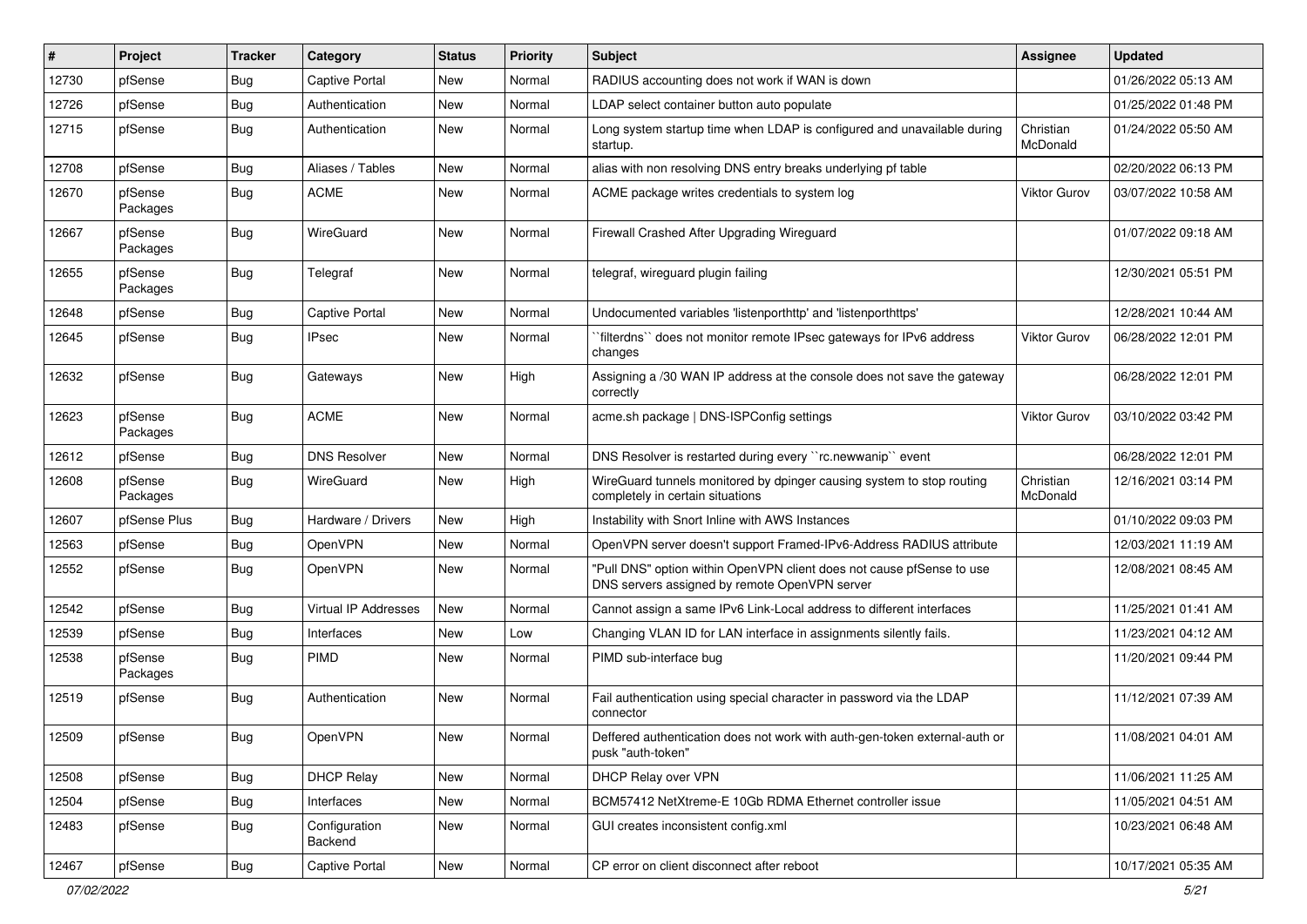| #     | Project             | <b>Tracker</b> | Category                        | <b>Status</b> | <b>Priority</b> | <b>Subject</b>                                                                                                                   | <b>Assignee</b> | <b>Updated</b>      |
|-------|---------------------|----------------|---------------------------------|---------------|-----------------|----------------------------------------------------------------------------------------------------------------------------------|-----------------|---------------------|
| 12451 | pfSense             | <b>Bug</b>     | <b>Virtual IP Addresses</b>     | New           | Normal          | deleteVIP() does not check RFC2136 Update Source                                                                                 |                 | 10/13/2021 10:06 AM |
| 12444 | pfSense<br>Packages | <b>Bug</b>     | ntop                            | New           | Normal          | ntopng throws errors when viewing single host                                                                                    |                 | 10/11/2021 12:39 PM |
| 12436 | pfSense             | <b>Bug</b>     | <b>PPPoE Server</b>             | New           | Normal          | Pppoe server config gui does not allow setting of chap authentication, and<br>sets the network start address for allocation to 0 |                 | 10/21/2021 08:15 AM |
| 12421 | pfSense             | <b>Bug</b>     | Rules / NAT                     | New           | Normal          | IPV6 limiter bug                                                                                                                 |                 | 10/02/2021 08:44 AM |
| 12401 | pfSense             | Bug            | <b>Traffic Graphs</b>           | New           | Normal          | Traffic graphs with untagged and tagged VLAN on same interface                                                                   |                 | 09/23/2021 09:18 PM |
| 12393 | pfSense             | <b>Bug</b>     | <b>Traffic Shaper</b><br>(ALTQ) | New           | Low             | Priority of qOthersLow higher than default queues                                                                                |                 | 09/21/2021 02:48 PM |
| 12357 | pfSense             | Bug            | Captive Portal                  | New           | Normal          | Captive Portal popup Logout button loads full login page in popup when<br>clicked                                                |                 | 10/27/2021 12:10 PM |
| 12338 | pfSense<br>Packages | <b>Bug</b>     | <b>RRD Summary</b>              | New           | Normal          | RRD Summary does not report data on 3100                                                                                         |                 | 04/15/2022 02:54 PM |
| 12335 | pfSense             | <b>Bug</b>     | <b>IPsec</b>                    | New           | Normal          | IPsec DNS inefficiency                                                                                                           | Jim Pingle      | 06/28/2022 12:01 PM |
| 12286 | pfSense<br>Packages | <b>Bug</b>     | FreeRADIUS                      | New           | Normal          | Add support for ntlm auth in LDAP                                                                                                |                 | 08/20/2021 08:27 AM |
| 12283 | pfSense             | <b>Bug</b>     | Authentication                  | New           | Normal          | LDAP/RADIUS authentication servers configuration does not allow source<br>IP address to be specified                             |                 | 08/20/2021 01:15 AM |
| 12260 | pfSense<br>Packages | <b>Bug</b>     | ntop                            | <b>New</b>    | Normal          | Update popup and version missmatch?                                                                                              |                 | 01/08/2022 05:53 AM |
| 12259 | pfSense             | Bug            | <b>Operating System</b>         | New           | Normal          | Intel em NICs Suffering Performance Degradation on FreeBSD12                                                                     |                 | 02/25/2022 09:28 PM |
| 12249 | pfSense             | <b>Bug</b>     | Backup / Restore                | New           | Normal          | HAProxy causing failed ACB backups                                                                                               |                 | 11/15/2021 11:58 PM |
| 12188 | pfSense<br>Packages | Bug            | OpenVPN Client<br>Export        | New           | Normal          | client export breaks multi remote configurations                                                                                 |                 | 10/02/2021 05:58 PM |
| 12178 | pfSense<br>Packages | <b>Bug</b>     | WireGuard                       | New           | Low             | WireGuard always shows 'Configuring WireGuard tunnelsdone.' message<br>on boot                                                   |                 | 07/30/2021 06:58 AM |
| 12130 | pfSense<br>Packages | <b>Bug</b>     | Zeek                            | New           | Normal          | Zeek fails to start                                                                                                              |                 | 07/15/2021 02:00 AM |
| 12126 | pfSense<br>Packages | <b>Bug</b>     | FreeRADIUS                      | New           | Normal          | freeradius3 0.15.7 31                                                                                                            |                 | 10/11/2021 08:21 AM |
| 12122 | pfSense             | <b>Bug</b>     | Web Interface                   | New           | Normal          | Perform greedy actions asychronously                                                                                             |                 | 07/10/2021 01:10 PM |
| 12095 | pfSense             | Bug            | Authentication                  | New           | Normal          | Memory leak in pcscd                                                                                                             |                 | 06/01/2022 01:01 PM |
| 12084 | pfSense<br>Packages | Bug            | <b>FRR</b>                      | New           | Normal          | libfrr.so.0 error on SG-1100                                                                                                     |                 | 06/26/2021 08:22 AM |
| 12079 | pfSense             | Bug            | <b>IGMP Proxy</b>               | New           | Normal          | IGMPProxy: kernel panic, Sleeping thread owns a non-sleepable lock                                                               | Mateusz Guzik   | 06/28/2022 12:01 PM |
| 12070 | pfSense             | <b>Bug</b>     | DHCP (IPv4)                     | New           | Low             | VLAN0 for WAN DHCP                                                                                                               |                 | 12/23/2021 04:31 PM |
| 12067 | pfSense             | <b>Bug</b>     | DHCP (IPv4)                     | New           | Very Low        | <b>DHCP Monitoring Statistics Error</b>                                                                                          |                 | 06/21/2021 08:39 AM |
| 12056 | pfSense             | Bug            | Logging                         | New           | Normal          | Filterlog says "Unknown Option %u"                                                                                               |                 | 06/18/2021 05:51 AM |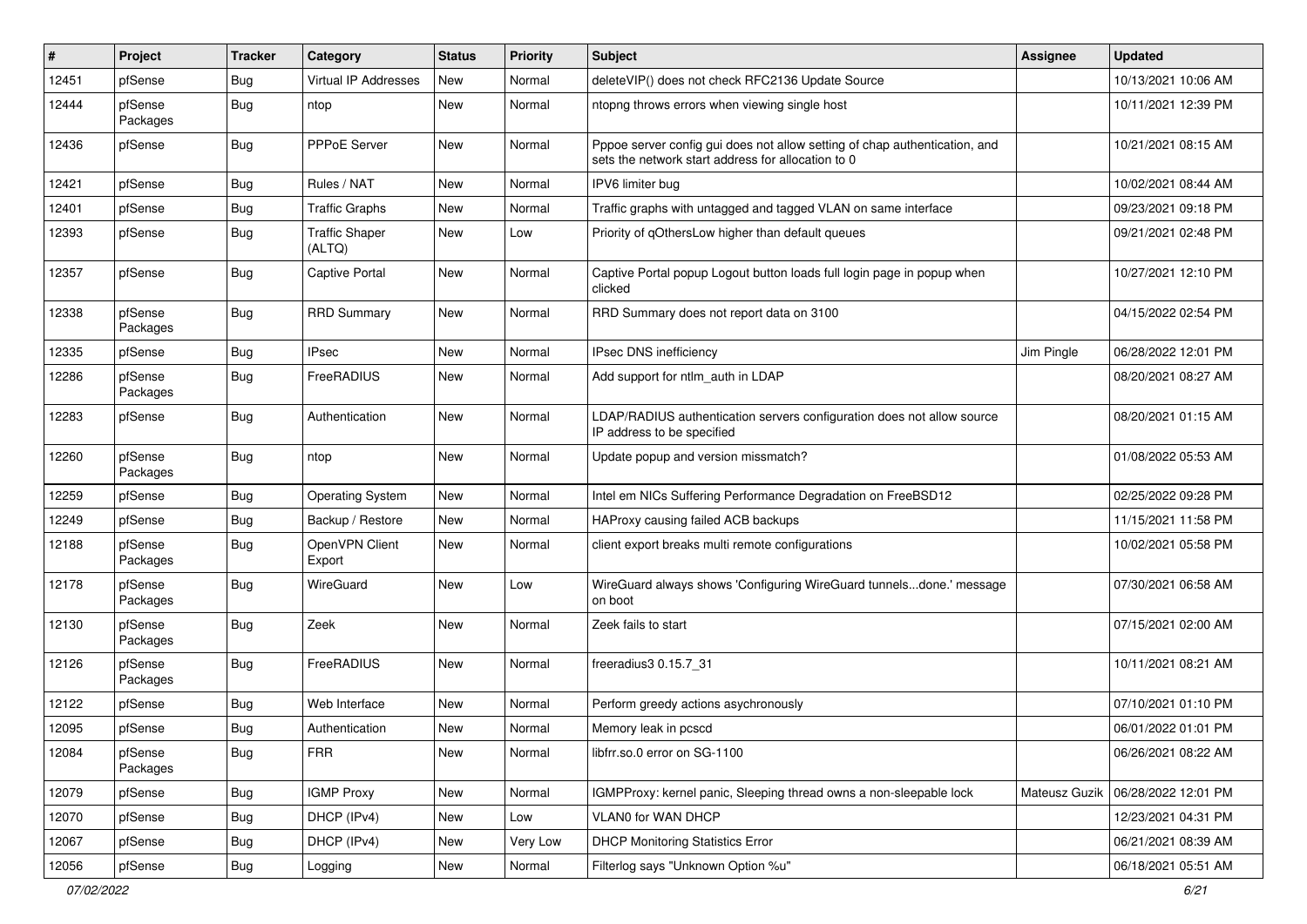| ∦     | Project             | <b>Tracker</b> | Category                     | <b>Status</b> | <b>Priority</b> | <b>Subject</b>                                                                                           | Assignee      | <b>Updated</b>      |
|-------|---------------------|----------------|------------------------------|---------------|-----------------|----------------------------------------------------------------------------------------------------------|---------------|---------------------|
| 12033 | pfSense<br>Packages | Bug            | pfBlockerNG                  | New           | Normal          | maxmindb and _sqlite3 modules not found                                                                  |               | 10/01/2021 04:42 AM |
| 12013 | pfSense             | Bug            | Logging                      | New           | Low             | Reading log data is inefficient in certain cases                                                         |               | 06/08/2021 07:35 AM |
| 12009 | pfSense<br>Packages | <b>Bug</b>     | Zabbix                       | New           | Normal          | Zabbix Agent starts twice by /etc/rc.start_packages                                                      |               | 06/08/2021 01:35 AM |
| 11997 | pfSense<br>Packages | Bug            | <b>IPsec Profile Wizard</b>  | New           | Normal          | Add Support for Android Strongswan Profiles in the Profile Wizard                                        | Jim Pingle    | 07/10/2021 07:51 PM |
| 11970 | pfSense<br>Packages | Bug            | Coreboot                     | New           | Normal          | Netgate Firmware Upgrade Doesn't Work on XG-2758                                                         |               | 04/21/2022 12:39 PM |
| 11953 | pfSense             | Bug            | <b>IGMP Proxy</b>            | <b>New</b>    | Normal          | XG-1541 crashes when igmpproxy is enabled and network interfaces status<br>change                        |               | 05/24/2021 04:55 PM |
| 11925 | pfSense             | Bug            | OpenVPN                      | <b>New</b>    | Normal          | Calling-Station-Id always set to WAN IP                                                                  |               | 05/14/2021 09:27 AM |
| 11898 | pfSense<br>Packages | <b>Bug</b>     | apcupsd                      | New           | Normal          | PHP error from apcupsd dashboard widget                                                                  |               | 05/07/2021 09:12 AM |
| 11872 | pfSense             | Bug            | Interfaces                   | <b>New</b>    | Normal          | gif interfaces reporting incorrect traffic counters                                                      |               | 12/30/2021 04:00 AM |
| 11848 | pfSense<br>Packages | Bug            | Squid                        | New           | Normal          | Issue with squid cache download speed                                                                    |               | 04/23/2021 09:30 PM |
| 11841 | pfSense<br>Packages | Bug            | <b>FRR</b>                   | New           | Normal          | FRR access lists default bahavior changed to permit by default                                           |               | 04/22/2021 09:52 AM |
| 11835 | pfSense<br>Packages | Bug            | <b>FRR</b>                   | <b>New</b>    | Normal          | FRR OSPF redistributed connected routes disappearing                                                     |               | 04/22/2021 07:11 AM |
| 11802 | pfSense<br>Packages | Bug            | FreeRADIUS                   | New           | Normal          | FreeRADIUS sync                                                                                          |               | 05/10/2021 04:18 AM |
| 11797 | pfSense<br>Packages | <b>Bug</b>     | <b>Status Traffic Totals</b> | New           | Normal          | Traffic Totals lost upon reboot when using a ramdisk for /var and /tmp                                   | John Cornwell | 04/10/2021 06:27 PM |
| 11786 | pfSense             | Bug            | Services                     | New           | Normal          | SSH incomplete setup and startup fail while recovering XML backup in a<br>fresh install of pfSense 2.5.0 |               | 04/17/2021 01:36 PM |
| 11780 | pfSense<br>Packages | Bug            | Suricata                     | New           | Very High       | Suricata package fails to prune suricata.log                                                             |               | 08/06/2021 07:18 AM |
| 11778 | pfSense             | Bug            | OpenVPN                      | <b>New</b>    | Normal          | OpenVPN uses 100% CPU after experiencing packet loss                                                     |               | 02/28/2022 07:38 AM |
| 11777 | pfSense<br>Packages | Bug            | Unbound                      | New           | Very Low        | Input validation prevents DNS Resolver from being disabled                                               |               | 04/05/2021 05:51 PM |
| 11770 | pfSense Plus        | Bug            | Hardware / Drivers           | New           | Normal          | Pantech UML295 USB Modem No Longer Functional                                                            |               | 04/01/2021 11:28 AM |
| 11763 | pfSense<br>Packages | <b>Bug</b>     | Status Monitoring            | New           | Normal          | Traffic graphs refresh issue                                                                             |               | 05/03/2021 09:44 AM |
| 11761 | pfSense             | <b>Bug</b>     | L <sub>2</sub> TP            | New           | Normal          | L2TP/IPsec VPN : PPP LCP negotiation occurs before user authentication                                   |               | 03/31/2021 04:52 AM |
| 11759 | pfSense             | Bug            | Dashboard                    | New           | Normal          | Traffic graphs on dashboard double upload on pppoe links                                                 |               | 12/30/2021 04:00 AM |
| 11742 | pfSense<br>Packages | Bug            | Suricata                     | New           | Normal          | Blocking / Unblocking is not working correctly.                                                          |               | 09/01/2021 11:08 AM |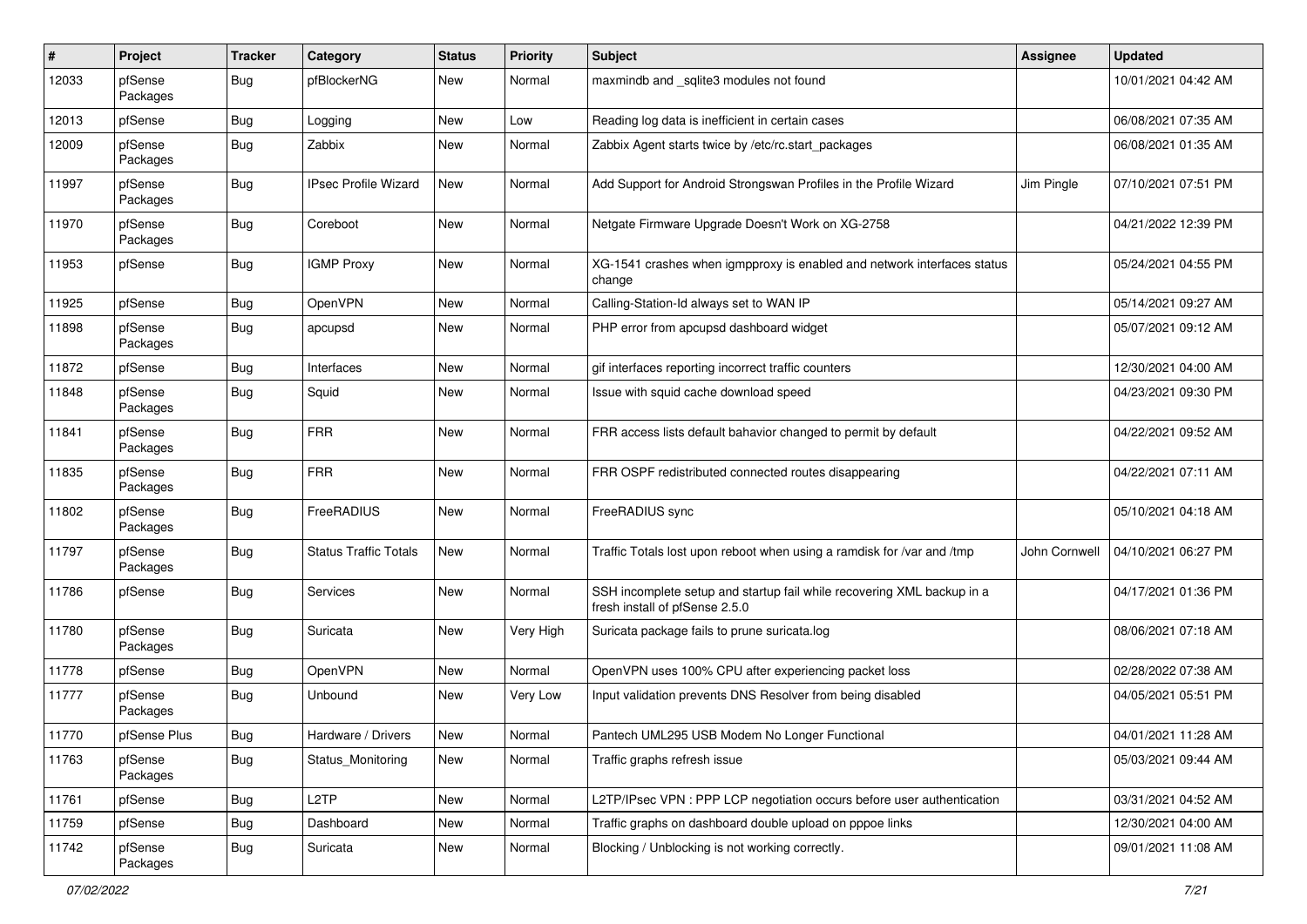| #     | Project             | <b>Tracker</b> | Category           | <b>Status</b> | <b>Priority</b> | <b>Subject</b>                                                                                                                                                                                  | Assignee   | <b>Updated</b>      |
|-------|---------------------|----------------|--------------------|---------------|-----------------|-------------------------------------------------------------------------------------------------------------------------------------------------------------------------------------------------|------------|---------------------|
| 11731 | pfSense             | <b>Bug</b>     | Hardware / Drivers | New           | Normal          | Missing support for Realtek USB NICs                                                                                                                                                            |            | 03/30/2021 04:32 AM |
| 11730 | pfSense             | Bug            | Web Interface      | <b>New</b>    | Normal          | Improve visibility of option selections in dark themes                                                                                                                                          |            | 03/25/2021 09:38 PM |
| 11724 | pfSense             | <b>Bug</b>     | Package System     | New           | Normal          | Packages unexpectedly removed when changing update branches                                                                                                                                     |            | 03/29/2021 08:09 AM |
| 11717 | pfSense             | Bug            | Rules / NAT        | New           | Normal          | Incorrect port forwarding rules if Destination port alias is not equal to<br>Redirect target port alias                                                                                         |            | 03/22/2021 06:06 AM |
| 11715 | pfSense             | Bug            | OpenVPN            | New           | Normal          | OpenVPN MTU                                                                                                                                                                                     |            | 03/22/2021 01:35 AM |
| 11666 | pfSense             | Bug            | Logging            | New           | Normal          | GUI Firewall log search not parsing filter.log beyond hard coded limit                                                                                                                          |            | 03/12/2021 11:38 AM |
| 11657 | pfSense             | <b>Bug</b>     | Interfaces         | New           | Normal          | netmap ring reinit error                                                                                                                                                                        |            | 03/18/2021 10:32 PM |
| 11650 | pfSense<br>Packages | Bug            | <b>FRR</b>         | New           | Very Low        | FRR configuration broken on restore of manually edited FRR config sections                                                                                                                      |            | 03/10/2021 08:50 AM |
| 11641 | pfSense             | Bug            | Interfaces         | New           | Normal          | On xn based interfaces without the VLANMTU flag the first VLAN tag<br>defined does not follow the parent interface MTU settings. All subsequent<br>VLAN tags follow the parent interface's MTU. |            | 03/09/2021 06:42 PM |
| 11626 | pfSense Plus        | Bug            | Authentication     | New           | Normal          | Google LDAP connection failed due to lack of SNI for TLS 1.3                                                                                                                                    | Luiz Souza | 06/27/2022 07:23 AM |
| 11619 | pfSense             | Bug            | Upgrade            | New           | Normal          | Unable to upgrade 2.4.4-p3 to 2.5/21.02-p1                                                                                                                                                      |            | 08/15/2021 10:00 AM |
| 11610 | pfSense<br>Packages | Bug            | <b>NET-SNMP</b>    | New           | Normal          | NET-SNMP is not setting the correct permissions on AgentX                                                                                                                                       |            | 06/28/2021 07:54 AM |
| 11592 | pfSense<br>Packages | Bug            | node exporter      | New           | Normal          | Node exporter can not read system statistics                                                                                                                                                    |            | 10/15/2021 09:37 PM |
| 11572 | pfSense<br>Packages | Bug            | pfBlockerNG        | New           | High            | Auto created firewall rules have IPv4 as protocol only - even for IPv6 lists.                                                                                                                   |            | 06/25/2022 10:59 AM |
| 11566 | pfSense             | Bug            | Web Interface      | New           | Low             | Firewall Maximum Table Entries "default size" is whatever is entered                                                                                                                            |            | 02/27/2021 10:01 AM |
| 11563 | pfSense<br>Packages | Bug            | <b>BIND</b>        | New           | High            | BIND GUI writes TXT records > 255 characters                                                                                                                                                    |            | 02/27/2021 07:11 AM |
| 11556 | pfSense             | Bug            | Rules / NAT        | New           | Normal          | Kill all states associated with a NAT address                                                                                                                                                   |            | 03/19/2021 10:29 AM |
| 11548 | pfSense             | Bug            | Rules / NAT        | New           | Normal          | "rule expands to no valid combination" error from port forward automatic rule<br>mixing IPv4 and IPv6 elements                                                                                  |            | 02/27/2021 03:18 PM |
| 11541 | pfSense             | Bug            | OpenVPN            | New           | Normal          | OpenVPN status does not work properly when set to TCP and Concurrent<br>Connections = $1$                                                                                                       |            | 03/02/2021 02:27 PM |
| 11525 | pfSense<br>Packages | Bug            | Suricata           | New           | Normal          | pfsense 2.5.0 release version for vlan issue to suricata                                                                                                                                        |            | 11/11/2021 08:16 AM |
| 11522 | pfSense<br>Packages | Bug            | Zabbix             | New           | Normal          | fping6 error                                                                                                                                                                                    |            | 02/24/2021 07:13 AM |
| 11509 | pfSense<br>Packages | <b>Bug</b>     | <b>LCDProc</b>     | New           | Low             | LCD package - not starting at boot - stop and start in Status Window not<br>possible                                                                                                            |            | 02/23/2021 10:55 AM |
| 11503 | pfSense             | <b>Bug</b>     | OpenVPN            | New           | Normal          | Using multiple authentication backends on an OpenVPN server fails                                                                                                                               |            | 02/23/2021 12:23 PM |
| 11493 | pfSense<br>Packages | Bug            | Zabbix             | New           | Very Low        | After upgrade zabbix proxy wont start                                                                                                                                                           |            | 02/21/2021 05:31 AM |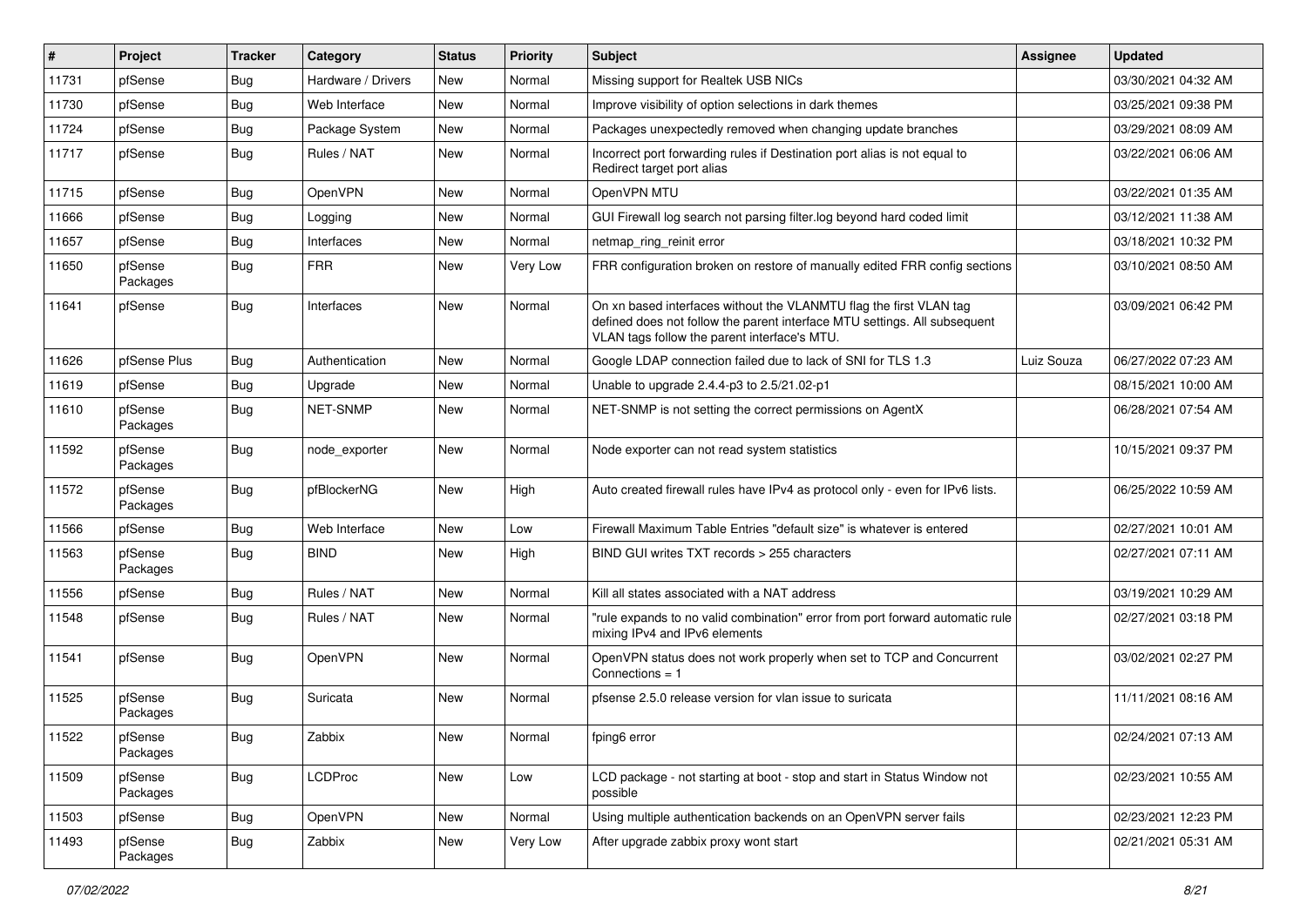| $\vert$ # | Project             | <b>Tracker</b> | Category                | <b>Status</b> | <b>Priority</b> | <b>Subject</b>                                                                                                         | Assignee            | <b>Updated</b>      |
|-----------|---------------------|----------------|-------------------------|---------------|-----------------|------------------------------------------------------------------------------------------------------------------------|---------------------|---------------------|
| 11490     | pfSense<br>Packages | Bug            | Service Watchdog        | New           | Very Low        | Service Watchdog - Impacts Reboots and Package Updates                                                                 |                     | 02/22/2021 12:07 PM |
| 11479     | pfSense<br>Packages | Bug            | snmptt                  | <b>New</b>    | Normal          | snmptt 1.4.2 does not work in daemon mode                                                                              |                     | 02/20/2021 04:37 PM |
| 11473     | pfSense             | Bug            | Web Interface           | New           | Normal          | System Activity shows invalid data on SG-3100                                                                          |                     | 02/19/2021 08:12 PM |
| 11430     | pfSense             | Bug            | Interfaces              | New           | Normal          | PHP console spam after Assigning Interfaces                                                                            |                     | 10/09/2021 10:37 AM |
| 11429     | pfSense             | Bug            | Web Interface           | New           | Normal          | System Log / Settings form activates "Reset Log Files" button on enter                                                 |                     | 10/28/2021 01:35 PM |
| 11418     | pfSense             | Bug            | <b>IPsec</b>            | New           | Very Low        | 'NAT-T: Force' is broken for IPv6 IPsec                                                                                |                     | 02/16/2021 08:25 AM |
| 11414     | pfSense<br>Packages | <b>Bug</b>     | pfBlockerNG             | New           | Normal          | Enabling feed "Public DNS4 all" breaks some Google services                                                            |                     | 02/13/2021 02:46 AM |
| 11412     | pfSense             | Bug            | Interfaces              | <b>New</b>    | Normal          | LLDPD Package Doesn't Work with Switchports                                                                            |                     | 02/12/2021 08:12 PM |
| 11398     | pfSense<br>Packages | Bug            | pfBlockerNG             | New           | Normal          | pfBlocker upgrade hangs forever                                                                                        |                     | 04/21/2022 12:39 PM |
| 11375     | pfSense<br>Packages | Bug            | apcupsd                 | <b>New</b>    | Normal          | UPS Type <blank> for USB APC</blank>                                                                                   |                     | 02/26/2021 11:10 AM |
| 11363     | pfSense             | <b>Bug</b>     | Installer               | New           | Normal          | Clean Install 2.5.0 fails due to hardware incompability                                                                |                     | 02/04/2021 11:06 AM |
| 11352     | pfSense             | Bug            | FreeBSD                 | New           | Low             | CTF types > 2^15 in the pfSense kernel config results in DTrace failing                                                | Scott Long          | 03/17/2021 02:52 AM |
| 11335     | pfSense             | Bug            | Interfaces              | New           | Normal          | Spoofing the MAC on a LAGG interface does not work for some NIC types.                                                 |                     | 01/29/2021 09:10 AM |
| 11296     | pfSense             | Bug            | Routing                 | New           | Normal          | Static route targets may still reachable via default route when the gateway<br>they should route through is down       | <b>Viktor Gurov</b> | 06/28/2022 12:01 PM |
| 11268     | pfSense             | Bug            | Web Interface           | New           | Normal          | Cookie named 'id' prevents Edit form fields being set properly                                                         |                     | 09/03/2021 06:16 AM |
| 11261     | pfSense<br>Packages | Bug            | pfBlockerNG             | New           | Normal          | pfBlockerNG ASN numbers in IPv4 (/IPv6) Custom_List generate error(s)<br>"Invalid numeric literal at line 1, column 7" |                     | 01/28/2021 08:34 AM |
| 11235     | pfSense<br>Packages | <b>Bug</b>     | Filer                   | New           | Normal          | Filer run script when "state" unchanged                                                                                |                     | 01/08/2021 07:24 AM |
| 11232     | pfSense             | Bug            | <b>Operating System</b> | New           | Normal          | Fix pfSense_fsync                                                                                                      |                     | 01/08/2021 08:53 AM |
| 11203     | pfSense             | Bug            | Certificates            | New           | Normal          | certificate manager very slow                                                                                          |                     | 12/31/2020 11:57 AM |
| 11184     | pfSense             | <b>Bug</b>     | FreeBSD                 | New           | Normal          | PF: State policy cannot be configurable                                                                                |                     | 02/09/2021 02:43 AM |
| 11182     | pfSense<br>Packages | <b>Bug</b>     | <b>NRPE</b>             | New           | Normal          | NRPE in HA syncs the bind IP                                                                                           |                     | 12/01/2021 02:15 AM |
| 11177     | pfSense             | Bug            | <b>Dynamic DNS</b>      | <b>New</b>    | Normal          | DDNSv6 not using Check IP Services                                                                                     |                     | 12/21/2020 05:02 AM |
| 11158     | pfSense<br>Packages | Bug            | <b>FRR</b>              | <b>New</b>    | High            | <b>FRR Prefix Lists</b>                                                                                                |                     | 12/30/2020 04:55 PM |
| 11149     | pfSense             | Bug            | <b>DHCP Relay</b>       | New           | Normal          | DHCP relay won't start with DHCP server behind gateway                                                                 |                     | 03/22/2021 05:13 AM |
| 11147     | pfSense             | Bug            | Dynamic DNS             | New           | Normal          | Domeneshop DynDNS IPv4 and IPv6                                                                                        |                     | 12/09/2020 11:47 PM |
| 11110     | pfSense             | Bug            | Backup / Restore        | New           | Normal          | Backup file should be checked before restoring a specific area                                                         |                     | 12/05/2020 02:50 PM |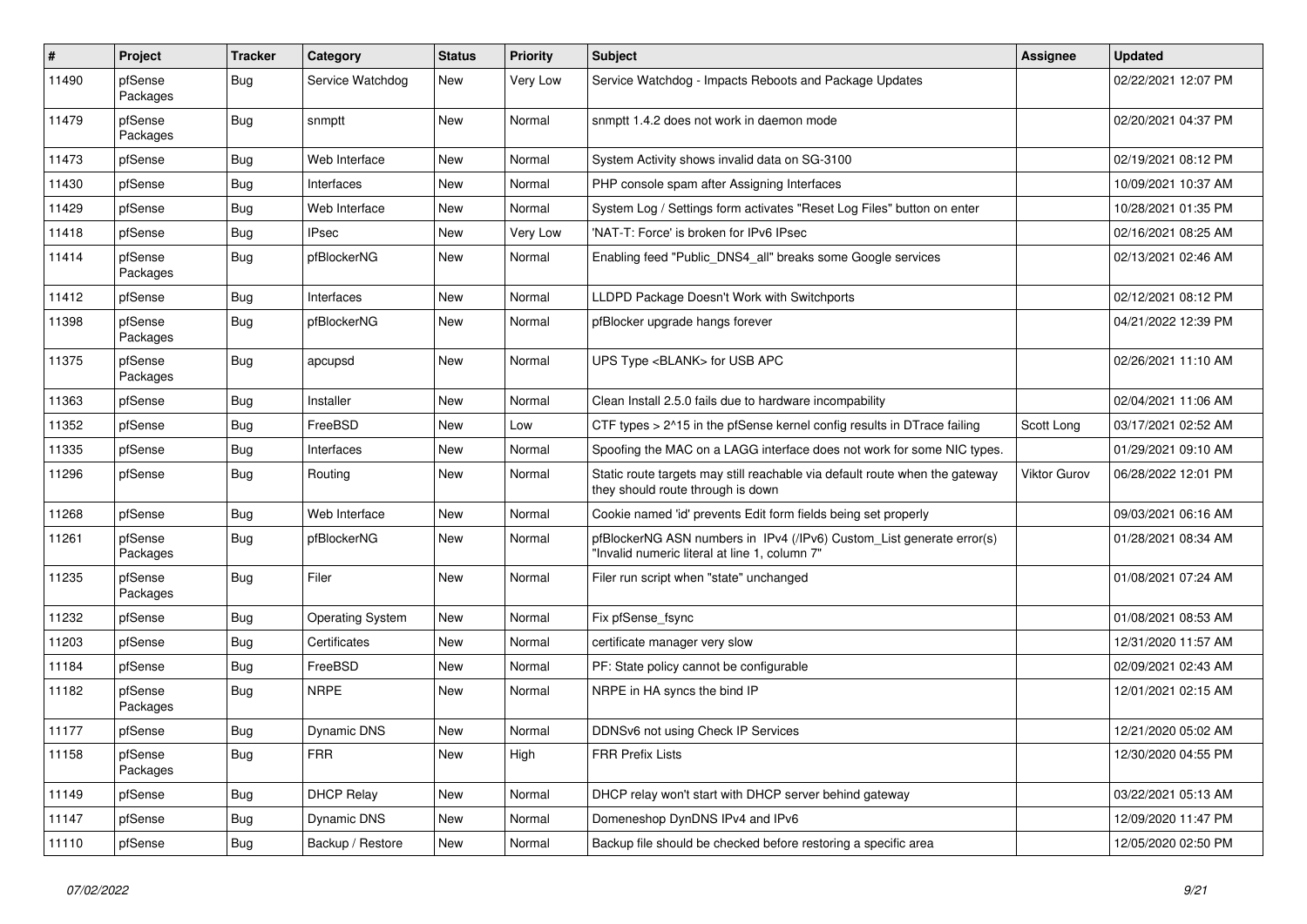| #     | Project             | <b>Tracker</b> | Category                 | <b>Status</b> | <b>Priority</b> | <b>Subject</b>                                                                                       | Assignee             | <b>Updated</b>      |
|-------|---------------------|----------------|--------------------------|---------------|-----------------|------------------------------------------------------------------------------------------------------|----------------------|---------------------|
| 11093 | pfSense             | <b>Bug</b>     | Wireless                 | New           | Low             | ral(4) driver non-functional in arm64                                                                |                      | 11/21/2020 10:45 AM |
| 11091 | pfSense             | <b>Bug</b>     | Interfaces               | New           | Normal          | Interfaces set as disabled in the configuration have an UP status in the<br>operating system at boot | Viktor Gurov         | 06/28/2022 12:01 PM |
| 11074 | pfSense<br>Packages | Bug            | <b>BIND</b>              | New           | Low             | bind Zone Settings Zones, Save button opens "Confirmation required to<br>save changes"               |                      | 11/16/2020 11:08 AM |
| 11040 | pfSense<br>Packages | Bug            | pfBlockerNG              | <b>New</b>    | Normal          | pfb_filter core faults when clearing firewall log                                                    |                      | 11/07/2020 01:44 PM |
| 11036 | pfSense<br>Packages | <b>Bug</b>     | haproxy                  | New           | Normal          | <b>HAproxy ACL</b>                                                                                   |                      | 02/11/2022 11:27 AM |
| 11000 | pfSense<br>Packages | Bug            | haproxy                  | New           | Very Low        | haproxy deprecated trick suggested                                                                   |                      | 12/23/2020 02:55 PM |
| 10994 | pfSense<br>Packages | <b>Bug</b>     | squidguard               | New           | Low             | SquidGuard Blacklists Restore Default button does not work                                           |                      | 10/20/2020 12:26 PM |
| 10989 | pfSense<br>Packages | i Bug          | Snort                    | <b>New</b>    | Low             | Snort alert page has hidden characters in IPv6 address                                               |                      | 10/17/2020 04:06 PM |
| 10980 | pfSense             | <b>Bug</b>     | <b>Operating System</b>  | New           | Normal          | rc.local is executed at login by rc.initial, and not at boot time.                                   |                      | 10/19/2020 09:39 AM |
| 10952 | pfSense             | <b>Bug</b>     | Rules / NAT              | New           | Low             | Inconsistency in Subnet Defaults Between Firewall Rules and Interface<br><b>Address Assignments</b>  |                      | 10/09/2020 12:50 PM |
| 10935 | pfSense<br>Packages | <b>Bug</b>     | <b>FRR</b>               | <b>New</b>    | Normal          | FRR 0.6.7-6 - BGPD service recycled IPv6 without Route Map                                           |                      | 12/30/2020 05:00 PM |
| 10892 | pfSense             | <b>Bug</b>     | Rules / NAT              | <b>New</b>    | Low             | Large number of VLAN/LANs make floating rules are to read                                            | <b>Jared Dillard</b> | 02/01/2021 03:29 PM |
| 10875 | pfSense             | <b>Bug</b>     | Gateways                 | New           | Normal          | PPP periodic reset does not fully restore gateway group round-robin<br>functionality                 | Luiz Souza           | 11/05/2020 07:44 AM |
| 10845 | pfSense<br>Packages | Bug            | apcupsd                  | <b>New</b>    | Normal          | apcupsd doesn't stop when not enabled                                                                |                      | 08/24/2020 10:16 AM |
| 10833 | pfSense             | <b>Bug</b>     | Configuration<br>Backend | New           | Normal          | unbound exits on configuration error when link status flaps on LAN interface                         |                      | 08/13/2020 11:53 PM |
| 10822 | pfSense             | <b>Bug</b>     | DHCP (IPv6)              | New           | Normal          | Deprecated IPv6 prefix won't be announced as deprecated to clients                                   |                      | 08/10/2020 09:23 AM |
| 10791 | pfSense<br>Packages | Bug            | PIMD                     | New           | Normal          | Valid (vlan)interfaces do not get vif reporting "Invalid phyint address"                             |                      | 10/06/2020 09:20 AM |
| 10783 | pfSense<br>Packages | <b>Bug</b>     | ntop                     | <b>New</b>    | Normal          | NtopNG is very unstable on arm64                                                                     |                      | 07/22/2020 09:07 AM |
| 10765 | pfSense             | Bug            | Authentication           | New           | Normal          | Ampersands in Idap_extended_query are escaped twice                                                  |                      | 09/02/2020 07:55 AM |
| 10760 | pfSense<br>Packages | <b>Bug</b>     | <b>BIND</b>              | New           | High            | pfSense BIND 9.14.12 server terminates due to assertion failure                                      |                      | 07/11/2020 04:53 PM |
| 10729 | pfSense             | <b>Bug</b>     | Package System           | New           | Normal          | Certificate verification failed for pkg.freebsd.org                                                  |                      | 07/05/2020 01:12 AM |
| 10726 | pfSense             | <b>Bug</b>     | Rules / NAT              | New           | Normal          | Sticky-connections option is bugged - sticky-address cannot be redefined                             |                      | 11/12/2020 10:12 AM |
| 10715 | pfSense             | Bug            | <b>DHCP Relay</b>        | New           | Normal          | DHCPv6 relay always uses the "first" IPv6 address of an interface                                    |                      | 06/29/2020 05:01 AM |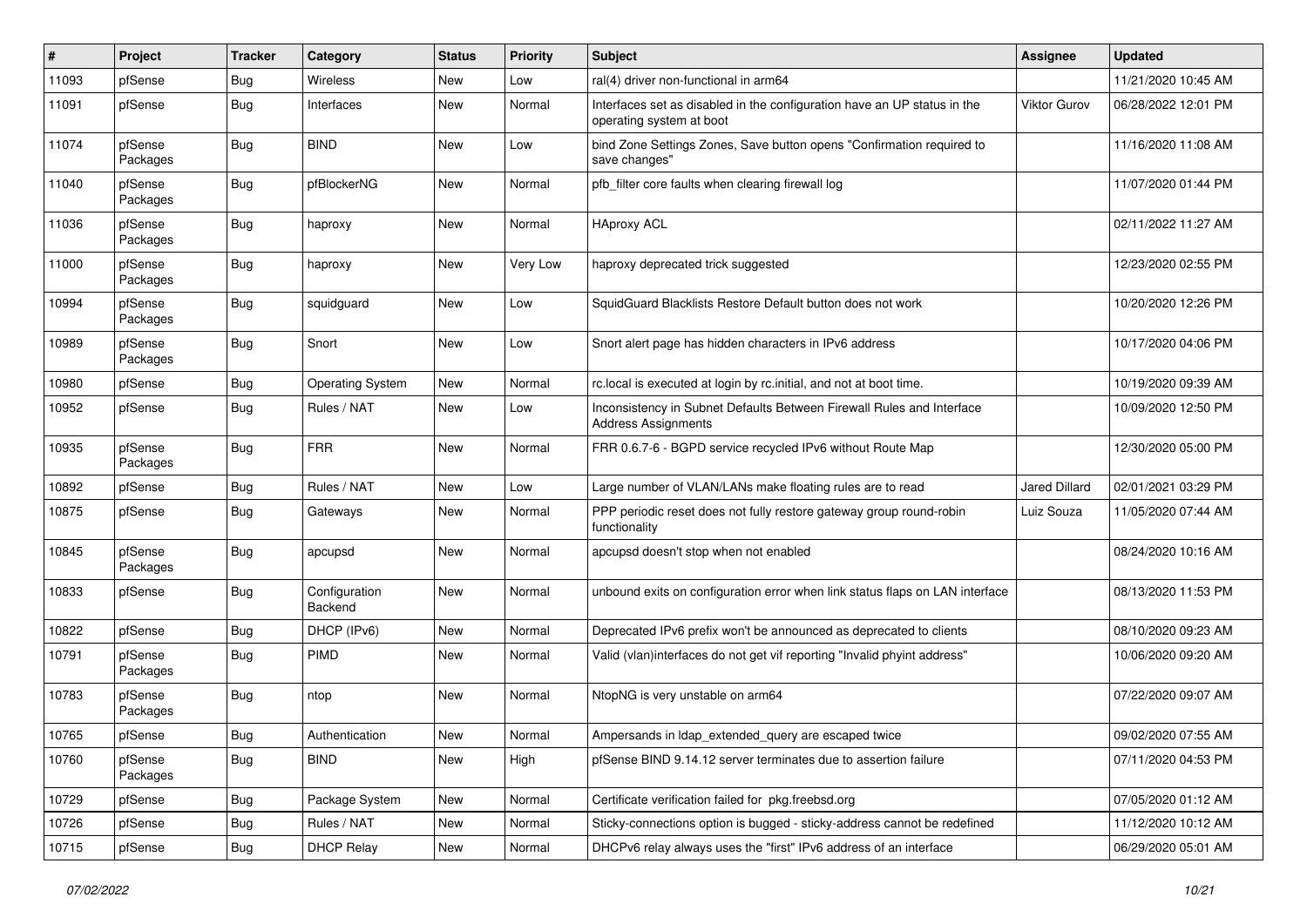| $\pmb{\#}$ | Project             | <b>Tracker</b> | Category                     | <b>Status</b> | <b>Priority</b> | <b>Subject</b>                                                                                                                                           | Assignee             | <b>Updated</b>      |
|------------|---------------------|----------------|------------------------------|---------------|-----------------|----------------------------------------------------------------------------------------------------------------------------------------------------------|----------------------|---------------------|
| 10714      | pfSense             | Bug            | DHCP (IPv6)                  | <b>New</b>    | Normal          | radvd only gives out the prefix of the "first" IPv6 address of an interface                                                                              |                      | 10/06/2020 01:03 PM |
| 10712      | pfSense             | <b>Bug</b>     | Rules / NAT                  | <b>New</b>    | Normal          | "default allow LAN IPv6 to any" rule does not work right after boot when<br>using IPv6 PD                                                                |                      | 06/30/2020 12:17 AM |
| 10708      | pfSense             | <b>Bug</b>     | Upgrade                      | <b>New</b>    | Normal          | ZFS bootpool boot symlink issue                                                                                                                          | Luiz Souza           | 03/08/2021 07:03 AM |
| 10701      | pfSense             | <b>Bug</b>     | Web Interface                | <b>New</b>    | Very Low        | Firewall Log too wide with Rule Description Column                                                                                                       |                      | 06/25/2020 07:36 AM |
| 10695      | pfSense<br>Packages | <b>Bug</b>     | FreeRADIUS                   | <b>New</b>    | Normal          | FreeRadius Accounting skipping MBs after reboot due to power down                                                                                        |                      | 06/24/2020 04:49 AM |
| 10693      | pfSense<br>Packages | <b>Bug</b>     | <b>BIND</b>                  | <b>New</b>    | Normal          | pfSense Bind Zone Editor UI does not update zone serial number when a<br>change is made                                                                  |                      | 09/01/2021 12:51 AM |
| 10690      | pfSense             | <b>Bug</b>     | Installer                    | <b>New</b>    | Low             | Not possible to make UFS install on ZFS formatted drive                                                                                                  |                      | 04/21/2022 12:39 PM |
| 10671      | pfSense             | <b>Bug</b>     | <b>Operating System</b>      | New           | Normal          | pfsense 2.4.5 1 does not boot on Gen2 2012R2 HyperV VM                                                                                                   |                      | 05/09/2021 06:39 AM |
| 10624      | pfSense             | <b>Bug</b>     | <b>DNS Resolver</b>          | <b>New</b>    | Normal          | Unbound configuration memory leak with python module + register DHCP<br>leases active                                                                    |                      | 02/26/2021 10:27 AM |
| 10606      | pfSense<br>Packages | <b>Bug</b>     | Snort                        | New           | Normal          | Snort Inline stopped working after upgrade to FreeBSD 12.1 (network traffic<br>blocked after heavy load randomly)                                        |                      | 05/28/2020 10:06 AM |
| 10601      | pfSense<br>Packages | Bug            | Status Monitoring            | New           | Normal          | Dashboard->Traffic Graphs Scale is capped for outbound                                                                                                   |                      | 05/29/2020 10:13 AM |
| 10590      | pfSense<br>Packages | Bug            | pfBlockerNG                  | <b>New</b>    | Normal          | pfBlockerNG: Invalid argument supplied for foreach()                                                                                                     |                      | 05/26/2020 08:22 AM |
| 10584      | pfSense             | <b>Bug</b>     | Hardware / Drivers           | New           | Normal          | SG-3100 with M.2: shutdown instead of reboot                                                                                                             |                      | 07/21/2020 03:08 AM |
| 10544      | pfSense             | <b>Bug</b>     | User Manager /<br>Privileges | New           | Normal          | It's not possible to add a user to group operator using the gui                                                                                          |                      | 04/21/2022 12:39 PM |
| 10530      | pfSense             | <b>Bug</b>     | Upgrade                      | <b>New</b>    | Normal          | Convert config version to be based on product version                                                                                                    |                      | 04/21/2022 12:39 PM |
| 10526      | pfSense<br>Packages | Bug            | pfBlockerNG                  | New           | Normal          | Package pfBlockerNG Crashes on Alert view                                                                                                                |                      | 05/04/2020 08:59 AM |
| 10516      | pfSense<br>Packages | <b>Bug</b>     | <b>FRR</b>                   | <b>New</b>    | Normal          | <b>FRR Access list</b>                                                                                                                                   |                      | 12/06/2020 11:02 PM |
| 10513      | pfSense             | <b>Bug</b>     | Rules / NAT                  | <b>New</b>    | Normal          | State issues with policy routing and HA failover                                                                                                         |                      | 04/21/2022 12:39 PM |
| 10503      | pfSense<br>Packages | <b>Bug</b>     | <b>FRR</b>                   | New           | Normal          | Flapping any GW in multi-WAN influences restating all IPsec tunnels in FRR<br>which leads to dropping all IPsec VTI static routes and related BGP issues |                      | 05/08/2020 07:51 PM |
| 10493      | pfSense             | <b>Bug</b>     | <b>IPsec</b>                 | <b>New</b>    | Normal          | filter get vpns list() issues                                                                                                                            |                      | 05/06/2020 01:07 AM |
| 10487      | pfSense<br>Packages | Bug            | Telegraf                     | New           | Normal          | Telegraf package not sending logs to influxdb server                                                                                                     |                      | 05/03/2020 07:09 PM |
| 10436      | pfSense<br>Packages | Bug            | softflowd                    | <b>New</b>    | Normal          | softflowd no longer sends flow data after upgrade $(v0.9.9 \t1 > v1.0.0)$                                                                                |                      | 06/07/2022 12:25 AM |
| 10429      | pfSense<br>Packages | <b>Bug</b>     | <b>Status Traffic Totals</b> | New           | Normal          | Status Traffic Total broken 2.4.5                                                                                                                        | <b>Jared Dillard</b> | 02/27/2021 07:55 PM |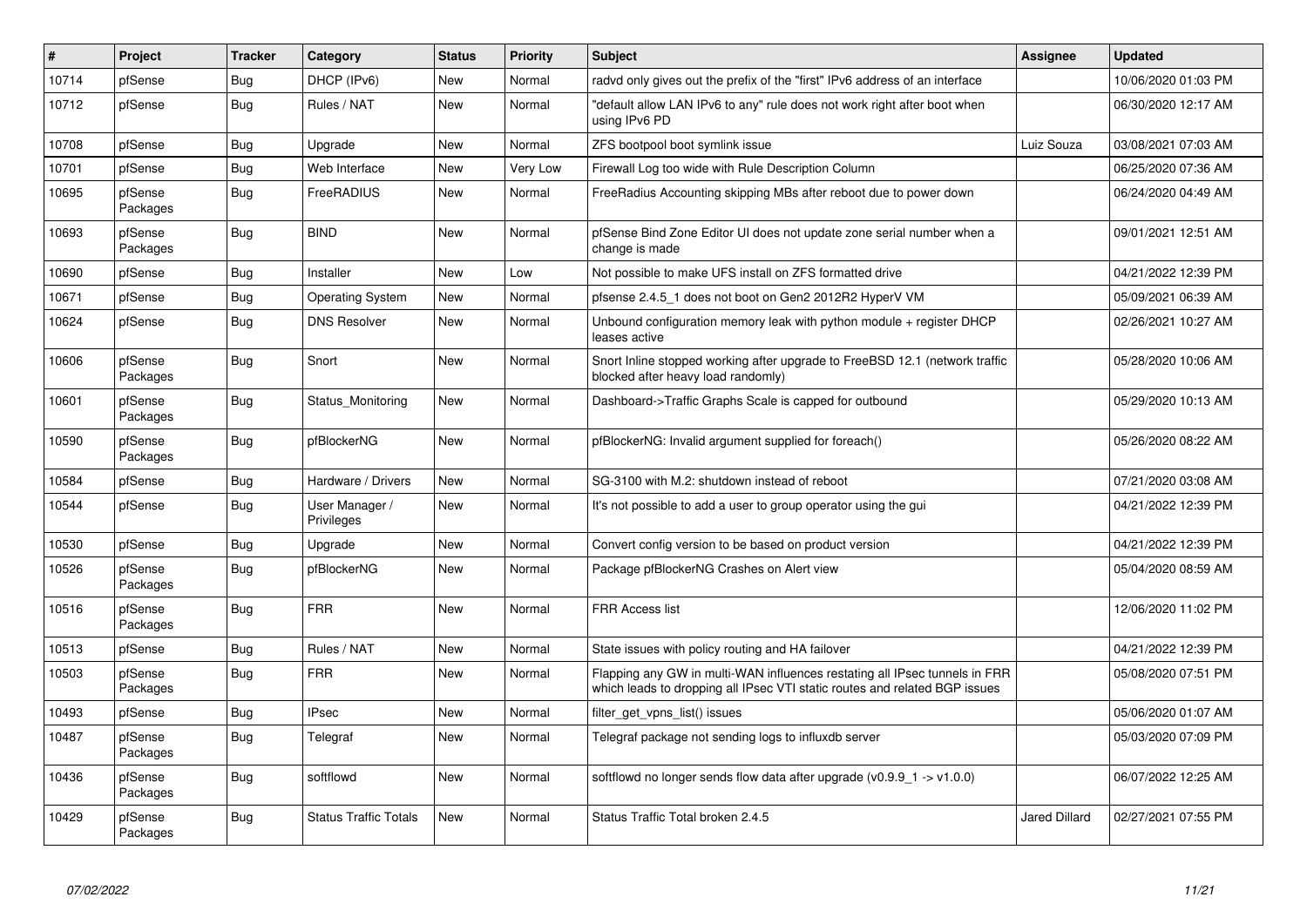| $\vert$ # | Project             | <b>Tracker</b> | Category             | <b>Status</b> | <b>Priority</b> | <b>Subject</b>                                                                                                    | Assignee   | <b>Updated</b>      |
|-----------|---------------------|----------------|----------------------|---------------|-----------------|-------------------------------------------------------------------------------------------------------------------|------------|---------------------|
| 10370     | pfSense<br>Packages | Bug            | ntop                 | New           | Normal          | ntopng Timeseries not send to InfluxDB                                                                            |            | 03/30/2020 09:42 AM |
| 10352     | pfSense             | Bug            | Authentication       | <b>New</b>    | Very Low        | RADIUS authentication fails with MSCHAPv1 or MSCHAPv2 when<br>passwords contain international characters          |            | 06/20/2022 04:04 PM |
| 10342     | pfSense             | Bug            | <b>DNS Resolver</b>  | <b>New</b>    | Normal          | Unbound domain overrides stop resolving periodically. They only resume<br>after the service has been restarted.   |            | 03/13/2020 10:35 AM |
| 10325     | pfSense             | <b>Bug</b>     | <b>Notifications</b> | New           | Normal          | System/Advanced/Notifications/E-Mail - SMTP Notification E-Mail auth<br>password Unexpected Bahaviour             |            | 10/30/2020 08:17 AM |
| 10311     | pfSense             | <b>Bug</b>     | OpenVPN              | <b>New</b>    | Normal          | Too low net.link.ifqmaxlen causes packet drop under load when using<br>OpenVPN inside bridge interface under load |            | 08/10/2021 03:10 AM |
| 10310     | pfSense             | <b>Bug</b>     | Upgrade              | <b>New</b>    | Normal          | Systems with low RAM and several packages may temporarily fail to load<br>large tables after an upgrade           |            | 03/03/2020 07:55 AM |
| 10294     | pfSense<br>Packages | <b>Bug</b>     | <b>FRR</b>           | <b>New</b>    | Normal          | FRR Route Counts Incorrect on Status Page                                                                         | Jim Pingle | 02/26/2020 11:08 AM |
| 10292     | pfSense<br>Packages | <b>Bug</b>     | Suricata             | <b>New</b>    | Normal          | Suricata not respecting SID Mgmt list                                                                             |            | 02/27/2020 01:02 PM |
| 10279     | pfSense<br>Packages | Bug            | open-vm-tools        | <b>New</b>    | Normal          | pfSense's OpenVM Tools on ESXi 6.7 no longer provides guest vm<br>functionality                                   |            | 03/01/2020 06:07 PM |
| 10278     | pfSense<br>Packages | Bug            | pfBlockerNG          | New           | Normal          | pfBlockerNG: Formatting issue on DNSBL stats page                                                                 |            | 02/24/2020 01:36 PM |
| 10277     | pfSense             | <b>Bug</b>     | Web Interface        | <b>New</b>    | Normal          | Sorting the log entries does not use year value                                                                   |            | 02/24/2020 07:46 AM |
| 10271     | pfSense             | Bug            | Web Interface        | New           | Normal          | Large number of VLAN/LANs make "Interfaces" menu hard to access                                                   |            | 02/20/2020 04:46 AM |
| 10265     | pfSense<br>Packages | Bug            | Notes                | <b>New</b>    | Very Low        | Adding a Note with malformed title will force system restore                                                      |            | 02/27/2020 10:12 AM |
| 10253     | pfSense<br>Packages | <b>Bug</b>     | pfBlockerNG          | <b>New</b>    | Normal          | pfblockerng-devel uses user interface for VIP causing issues with other<br>services                               |            | 02/11/2020 09:17 AM |
| 10252     | pfSense<br>Packages | Bug            | pfBlockerNG          | <b>New</b>    | High            | pfblockerng-devel                                                                                                 |            | 02/11/2020 05:18 PM |
| 10188     | pfSense<br>Packages | Bug            | pfBlockerNG          | <b>New</b>    | Normal          | Reputation tab is not working                                                                                     |            | 01/24/2020 10:06 AM |
| 10164     | pfSense<br>Packages | Bug            | pfBlockerNG          | New           | Normal          | pfBlockerNG dashboard widget position is not maintained when updating                                             |            | 01/06/2020 10:06 AM |
| 10150     | pfSense             | Bug            | <b>IGMP Proxy</b>    | New           | Normal          | IGMP Proxy does not scale to hundreds of streams                                                                  |            | 01/03/2020 02:56 AM |
| 10143     | pfSense             | <b>Bug</b>     | <b>DNS Resolver</b>  | New           | Normal          | System hostname DNS entry is assigned to the wrong IP on multi-wan<br>setups                                      |            | 12/31/2019 02:33 PM |
| 10000     | pfSense             | Bug            | Dynamic DNS          | <b>New</b>    | Normal          | Azure Dynamic DNS A and AAAA Records for Apex Zone                                                                |            | 03/31/2020 09:03 AM |
| 9999      | pfSense<br>Packages | <b>Bug</b>     | pfBlockerNG          | <b>New</b>    | Normal          | unbound fatal error if System Domain in DNSBL and System Domain Local<br>Zone Type is Redirect                    |            | 12/25/2019 08:10 AM |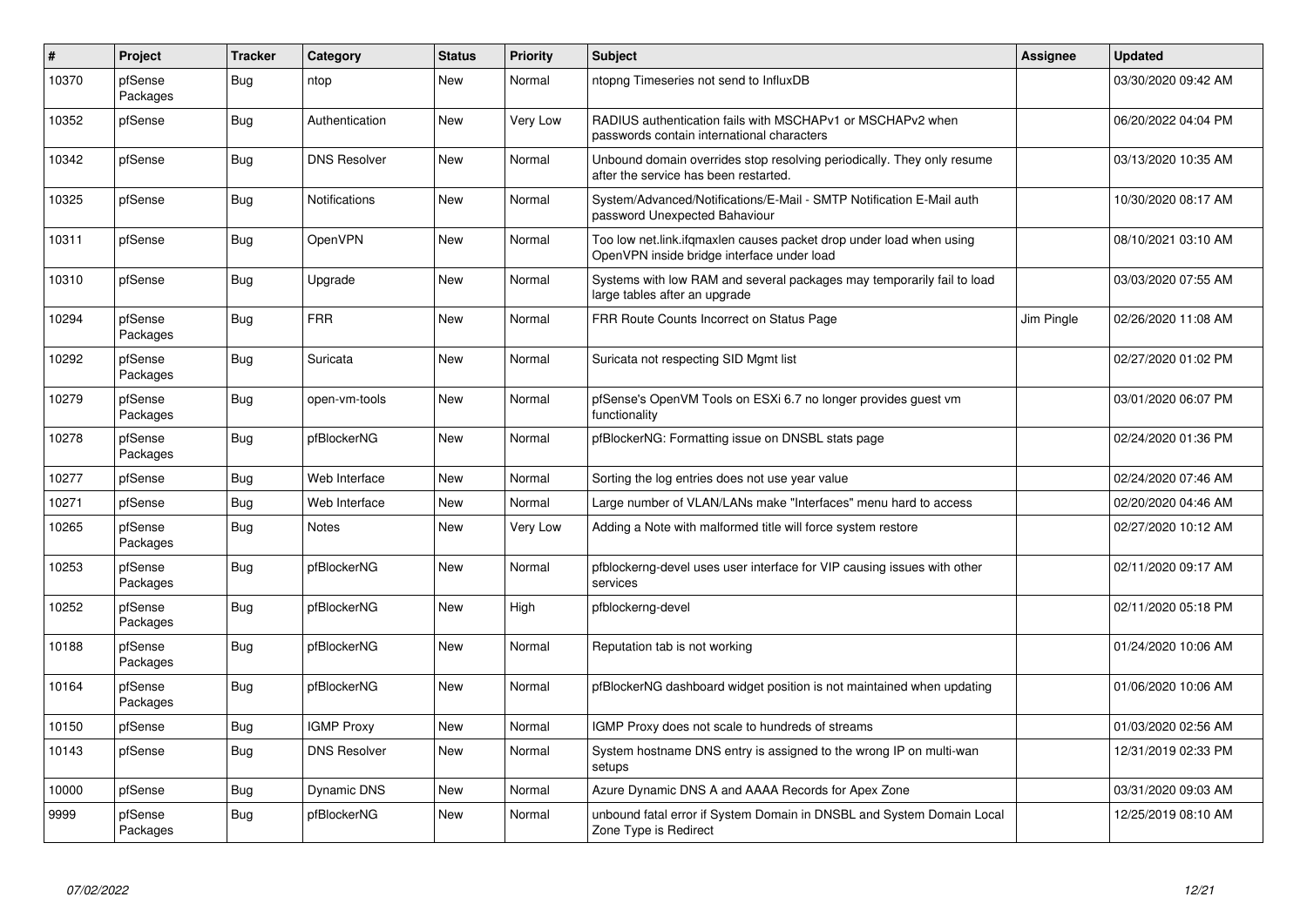| $\pmb{\#}$ | Project             | <b>Tracker</b> | Category                     | <b>Status</b> | <b>Priority</b> | <b>Subject</b>                                                                                                       | Assignee      | <b>Updated</b>      |
|------------|---------------------|----------------|------------------------------|---------------|-----------------|----------------------------------------------------------------------------------------------------------------------|---------------|---------------------|
| 9934       | pfSense<br>Packages | Bug            | Suricata                     | New           | Normal          | suricata update kills WAN interface                                                                                  |               | 02/20/2020 09:17 AM |
| 9895       | pfSense<br>Packages | Bug            | Snort                        | <b>New</b>    | Normal          | snort reinstallation failed                                                                                          |               | 06/23/2021 08:01 AM |
| 9889       | pfSense             | Bug            | Certificates                 | <b>New</b>    | Very Low        | CRL check for Intermediate CA CRLs fails                                                                             | Jim Pingle    | 11/08/2019 11:03 AM |
| 9837       | pfSense             | Bug            | Interfaces                   | <b>New</b>    | Very Low        | ipv6 is not completely disabled on the interfaces                                                                    |               | 10/24/2019 01:16 AM |
| 9805       | pfSense             | Bug            | Dynamic DNS                  | <b>New</b>    | Normal          | dynDNS cloudflare multiple entries                                                                                   |               | 10/02/2019 04:51 PM |
| 9755       | pfSense             | <b>Bug</b>     | Package System               | New           | Very Low        | package description wrong link<br>https://www.freshports.org/security/openvpn-client-export                          |               | 09/13/2019 07:22 AM |
| 9737       | pfSense             | <b>Bug</b>     | <b>Traffic Graphs</b>        | <b>New</b>    | Normal          | traffic-graphs.js shows incorrect units inside the chart                                                             |               | 09/09/2019 06:35 AM |
| 9724       | pfSense<br>Packages | <b>Bug</b>     | pfBlockerNG                  | <b>New</b>    | High            | pfblockerng-firewall-filter-service-will-not-start                                                                   |               | 09/05/2019 06:32 AM |
| 9707       | pfSense<br>Packages | <b>Bug</b>     | pfBlockerNG                  | <b>New</b>    | Normal          | Some networks already existing in deny Feeds are not stopped even if<br>existing in custom deny list                 |               | 08/28/2019 10:03 AM |
| 9698       | pfSense             | Bug            | RRD Graphs                   | <b>New</b>    | Normal          | Monitoring graphs do not retain state after auto-refresh                                                             |               | 08/26/2019 02:09 AM |
| 9690       | pfSense             | Bug            | Interfaces                   | <b>New</b>    | Normal          | Ethernet flow control should be disabled by default                                                                  |               | 08/19/2019 06:45 PM |
| 9677       | pfSense             | Bug            | Dashboard                    | <b>New</b>    | Normal          | Dashboard hangs when widget needs data from a remote host which is<br>down                                           |               | 08/13/2019 09:15 AM |
| 9676       | pfSense<br>Packages | <b>Bug</b>     | pfBlockerNG                  | <b>New</b>    | Normal          | AS lookup fails                                                                                                      |               | 12/26/2019 12:17 AM |
| 9664       | pfSense             | <b>Bug</b>     | <b>Dynamic DNS</b>           | <b>New</b>    | Normal          | DynDNS and Dual-wan problem with CloudFlare (works with No-Ip)                                                       |               | 08/03/2019 10:00 AM |
| 9662       | pfSense<br>Packages | <b>Bug</b>     | pfBlockerNG                  | <b>New</b>    | Normal          | PfblockerNG do not update after pfsense reboot and wait for next cron task                                           |               | 08/20/2019 09:00 AM |
| 9654       | pfSense             | <b>Bug</b>     | <b>DNS Resolver</b>          | <b>New</b>    | Normal          | After reboot, the DNS resolver must be restarted before it will advertise the<br>ipv6 DNS address of the router.     |               | 11/20/2020 03:12 AM |
| 9650       | pfSense             | Bug            | Gateways                     | <b>New</b>    | Normal          | IPv6 connection drops (ir-)regular on Kabelvodafone (German cable ISP)                                               |               | 07/27/2019 07:14 AM |
| 9626       | pfSense             | Bug            | Web Interface                | <b>New</b>    | Normal          | When deny write permission is assigned to a user, there is no error<br>feedback if the user tries to write something |               | 06/25/2022 05:41 PM |
| 9585       | pfSense             | <b>Bug</b>     | Interfaces                   | <b>New</b>    | Normal          | 6RD: Unable to reach hosts on within same 6rd-domain                                                                 |               | 08/14/2019 02:39 PM |
| 9568       | pfSense<br>Packages | Bug            | Squid                        | <b>New</b>    | Normal          | UFSSwapDir::openLog: Failed to open swap log.                                                                        |               | 05/29/2019 09:18 PM |
| 9566       | pfSense             | Bug            | <b>Traffic Graphs</b>        | New           | Normal          | Traffic graph displays traffic incorrectly                                                                           |               | 11/18/2019 07:54 AM |
| 9537       | pfSense<br>Packages | Bug            | <b>Status Traffic Totals</b> | New           | Normal          | One month offset in displayed data between time changes                                                              | Jared Dillard | 05/01/2020 08:27 AM |
| 9504       | pfSense             | <b>Bug</b>     | Dynamic DNS                  | New           | Normal          | Multiple Dynamic DNS update notifications for the same interface, not<br>differentiated by the hostname              |               | 05/07/2019 07:46 AM |
| 9500       | pfSense<br>Packages | Bug            | haproxy                      | New           | Normal          | HAproxy does not delete non-applicable action config                                                                 |               | 01/18/2022 06:28 AM |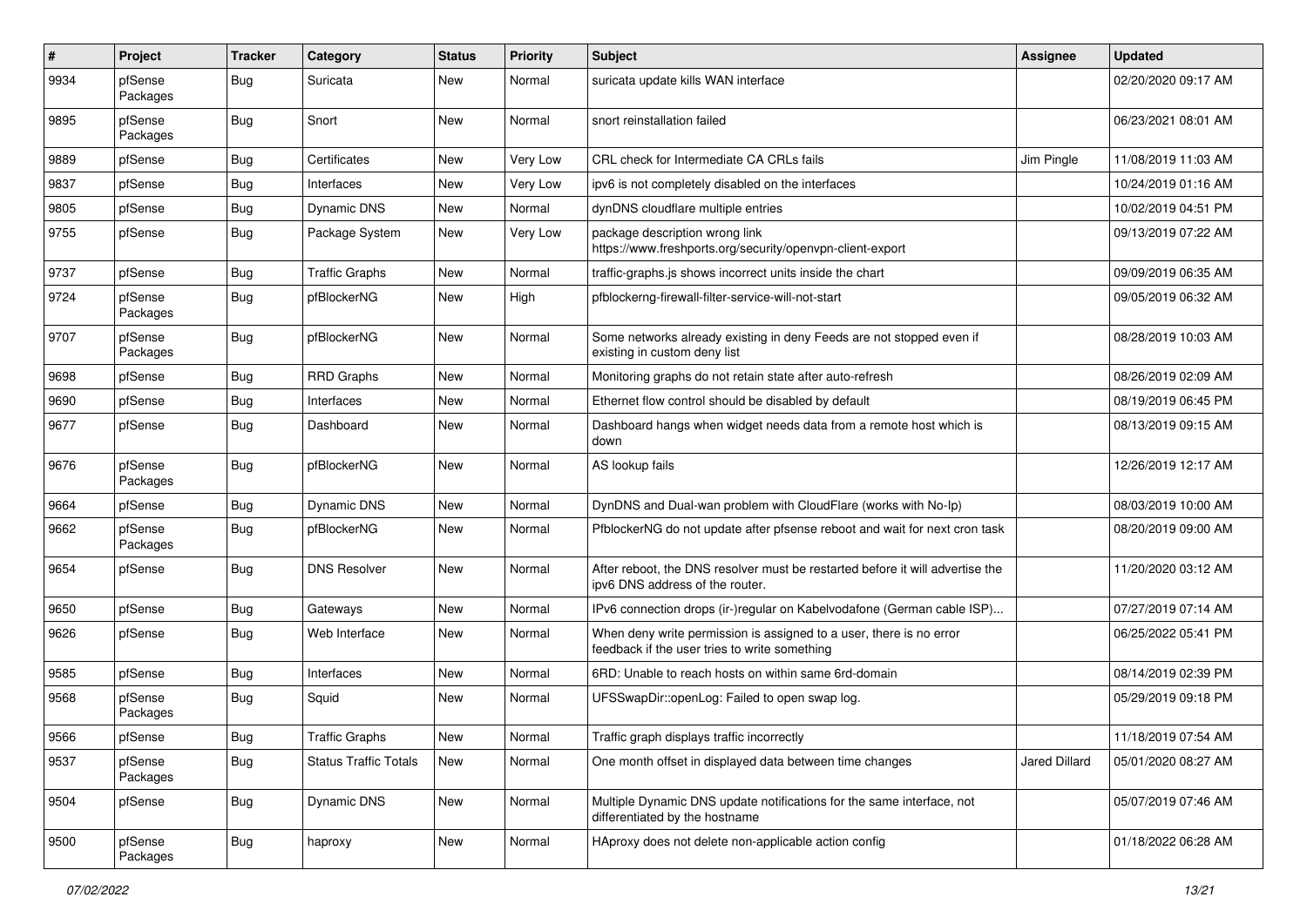| $\vert$ # | Project             | <b>Tracker</b> | Category                     | <b>Status</b> | <b>Priority</b> | <b>Subject</b>                                                                                        | Assignee | <b>Updated</b>      |
|-----------|---------------------|----------------|------------------------------|---------------|-----------------|-------------------------------------------------------------------------------------------------------|----------|---------------------|
| 9497      | pfSense<br>Packages | Bug            | AWS VPC                      | New           | Normal          | AWS VPN Wizard: WebGUI times out.                                                                     |          | 11/13/2019 10:07 AM |
| 9495      | pfSense<br>Packages | Bug            | <b>AWS VPC</b>               | New           | Normal          | AWS VPC VPN wizard produces incorrect config (SHA256 should be SHA1)                                  |          | 08/19/2019 02:45 PM |
| 9486      | pfSense<br>Packages | Bug            | softflowd                    | New           | Very Low        | ifindex values used for softflowd are incorrect                                                       |          | 08/14/2019 02:30 PM |
| 9485      | pfSense             | <b>Bug</b>     | User Manager /<br>Privileges | New           | Normal          | password match error on system usermanager causes Group membership<br>to be reset.                    |          | 04/26/2019 08:52 AM |
| 9453      | pfSense             | <b>Bug</b>     | <b>LAGG Interfaces</b>       | <b>New</b>    | Normal          | VLAN Interfaces on LAGG get orphaned at boot                                                          |          | 08/21/2019 11:16 AM |
| 9353      | pfSense             | <b>Bug</b>     | Dashboard                    | <b>New</b>    | Low             | PHPSession errors from limited access to dashboard and widgets                                        |          | 10/06/2020 09:31 AM |
| 9348      | pfSense<br>Packages | <b>Bug</b>     | <b>ACME</b>                  | <b>New</b>    | Normal          | Results of Acme certificate issuance/renewal are not properly formatted                               |          | 02/22/2019 12:08 PM |
| 9344      | pfSense             | Bug            | Translations                 | <b>New</b>    | Normal          | OpenVPN click NCP Algorithms will always go to DH Parameters website(in<br>Chinese-Taiwan)            |          | 10/21/2021 03:48 AM |
| 9343      | pfSense             | <b>Bug</b>     | DHCP (IPv4)                  | <b>New</b>    | Normal          | diag_arp.php times out with large DHCPD leases table                                                  |          | 08/14/2019 01:19 PM |
| 9338      | pfSense             | Bug            | <b>IGMP Proxy</b>            | New           | Normal          | igmpproxy ignoring downstream vlan interface                                                          |          | 02/22/2019 03:48 AM |
| 9337      | pfSense<br>Packages | <b>Bug</b>     | Telegraf                     | <b>New</b>    | Normal          | Telegraf ping input fails                                                                             |          | 02/18/2019 10:40 AM |
| 9295      | pfSense             | <b>Bug</b>     | <b>PPPoE Server</b>          | <b>New</b>    | Very High       | IPv6 PD does not work with PPPOE (Server & Client)                                                    |          | 05/15/2022 10:53 AM |
| 9286      | pfSense<br>Packages | <b>Bug</b>     | squidguard                   | <b>New</b>    | Normal          | squidGuard - Unable to change IP for sgerror.php URL in configuration                                 |          | 11/13/2019 10:07 AM |
| 9261      | pfSense<br>Packages | Bug            | haproxy                      | <b>New</b>    | Normal          | haproxy GUI failure                                                                                   |          | 01/08/2019 12:41 PM |
| 9247      | pfSense<br>Packages | <b>Bug</b>     | haproxy                      | <b>New</b>    | Low             | HAProxy multiple server selection on stats pages doesn't work                                         |          | 01/02/2019 04:44 PM |
| 9241      | pfSense             | <b>Bug</b>     | Interfaces                   | <b>New</b>    | Normal          | Ethernet link cycles up/down if "auto-negotiate" is explicitly selected in<br>interface configuration |          | 12/31/2018 08:36 PM |
| 9229      | pfSense<br>Packages | Bug            | Tinc                         | <b>New</b>    | Normal          | Tinc package: no way of specifying multiple critical configuration parameters<br>from web interface   |          | 08/13/2019 09:25 AM |
| 9192      | pfSense             | <b>Bug</b>     | PPP Interfaces               | <b>New</b>    | Normal          | PPPoE daemon selects wrong interface                                                                  |          | 08/20/2019 10:05 AM |
| 9183      | pfSense             | <b>Bug</b>     | <b>LAGG Interfaces</b>       | New           | Very Low        | OpenVPN Lagg Interface not working after restart or new start                                         |          | 08/21/2019 11:17 AM |
| 9179      | pfSense             | <b>Bug</b>     | <b>NAT Reflection</b>        | <b>New</b>    | Normal          | NAT reflection fix implemented for #8604 is causing WebUI and XMLRPC to<br>fail on slave              |          | 03/27/2020 08:01 PM |
| 9167      | pfSense             | Bug            | Rules / NAT                  | <b>New</b>    | Normal          | Some Important ICMPv6 Traffic Not Allowed by Default Rules                                            |          | 08/14/2019 01:00 PM |
| 9149      | pfSense             | <b>Bug</b>     | Package System               | <b>New</b>    | Low             | Continued issues with /tmp and /var in RAM on 2.4                                                     |          | 11/24/2018 11:56 AM |
| 9143      | pfSense<br>Packages | <b>Bug</b>     | ntop                         | New           | Normal          | ntopng not displaying values in historical correctly                                                  |          | 11/22/2018 07:24 AM |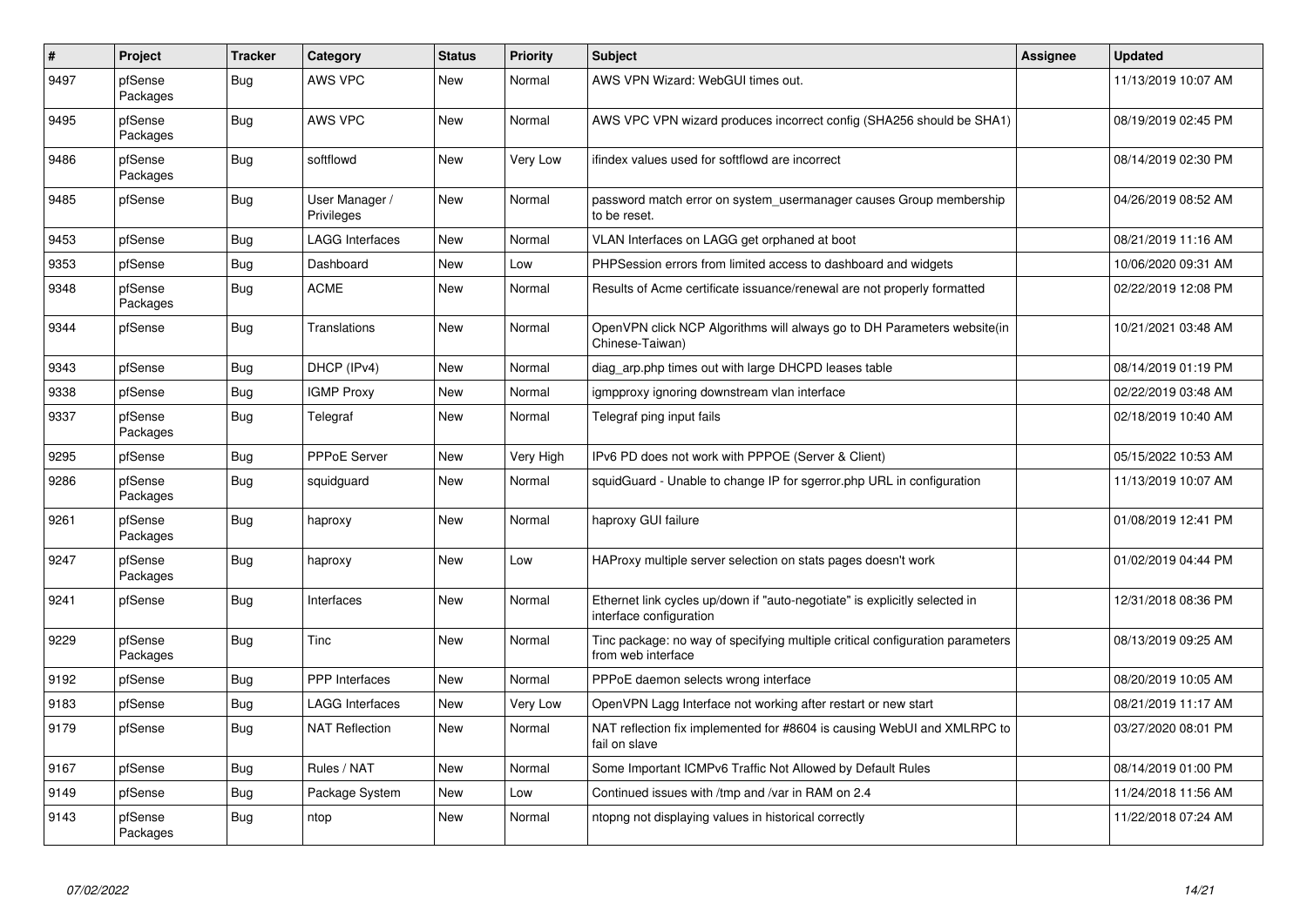| #    | Project             | <b>Tracker</b> | Category                                 | <b>Status</b> | <b>Priority</b> | <b>Subject</b>                                                                                                               | Assignee            | <b>Updated</b>      |
|------|---------------------|----------------|------------------------------------------|---------------|-----------------|------------------------------------------------------------------------------------------------------------------------------|---------------------|---------------------|
| 9140 | pfSense             | <b>Bug</b>     | Logging                                  | New           | Very Low        | Unexpected rule can be displayed when looking up filter log entry with<br>multiple matching rules                            |                     | 08/19/2019 02:56 PM |
| 9139 | pfSense<br>Packages | Bug            | Telegraf                                 | <b>New</b>    | Normal          | telegraf: add ping for default gateway(s)                                                                                    |                     | 05/21/2020 04:23 PM |
| 9138 | pfSense<br>Packages | <b>Bug</b>     | Telegraf                                 | New           | Normal          | telegraf: add section for custom config lines                                                                                |                     | 02/18/2019 03:36 PM |
| 9136 | pfSense             | Bug            | DHCP (IPv6)                              | New           | High            | IPv6 Tracking Interfaces Lose IPv6 Address in Certain Cases                                                                  |                     | 04/21/2022 12:39 PM |
| 9101 | pfSense             | <b>Bug</b>     | <b>Traffic Graphs</b>                    | New           | Normal          | Traffic Graphs/Dashboard Slows Downloads Being Performed by the Same<br><b>Firefox Browser</b>                               |                     | 08/21/2019 09:18 AM |
| 9087 | pfSense             | Bug            | <b>Traffic Graphs</b>                    | New           | Normal          | Traffic Graph Widget Legend Not Updating                                                                                     |                     | 08/14/2019 12:38 PM |
| 9079 | pfSense<br>Packages | Bug            | ntop                                     | New           | Normal          | High CPU usage of ntopng even during IDLE and no network traffic                                                             |                     | 12/16/2018 02:40 PM |
| 9037 | pfSense             | <b>Bug</b>     | <b>DNS Resolver</b>                      | New           | Normal          | Unbound not logging to syslog after reboot                                                                                   |                     | 10/12/2018 05:09 AM |
| 9035 | pfSense             | Bug            | Rules / NAT                              | New           | Normal          | Inactive Interfaces are Hidden in Firewall Rules                                                                             |                     | 08/14/2019 12:39 PM |
| 9025 | pfSense<br>Packages | <b>Bug</b>     | squidguard                               | New           | Normal          | SquidGard + Target categories                                                                                                |                     | 10/08/2018 01:00 AM |
| 9012 | pfSense<br>Packages | <b>Bug</b>     | Squid                                    | New           | Very Low        | Captive Portal authentication in Squid Proxy Server does not work                                                            |                     | 10/12/2019 05:06 AM |
| 8964 | pfSense             | Bug            | <b>IPsec</b>                             | New           | High            | IPsec async cryptography advanced setting - TCP traffic not passing<br>through                                               | Luiz Souza          | 12/08/2020 12:09 PM |
| 8963 | pfSense             | <b>Bug</b>     | <b>Traffic Shaper</b><br>(Limiters)      | <b>New</b>    | Normal          | 2.4.4 Limiters don't work after CARP fail-over                                                                               |                     | 12/10/2018 06:40 AM |
| 8909 | pfSense<br>Packages | <b>Bug</b>     | Tinc                                     | <b>New</b>    | Normal          | tinc package makes /rc.newwanip looping forever                                                                              |                     | 08/13/2019 09:25 AM |
| 8902 | pfSense<br>Packages | Bug            | haproxy                                  | <b>New</b>    | Normal          | HAproxy package not use custom DNS for lookup on apply new config                                                            |                     | 09/16/2018 08:16 AM |
| 8846 | pfSense             | Bug            | Gateways                                 | New           | Low             | Misleading gateway error message adding/editing static routes using a<br>disabled interface                                  |                     | 08/21/2019 11:29 AM |
| 8831 | pfSense             | Bug            | IPv6 Router<br>Advertisements<br>(RADVD) | New           | Very High       | Radvd causes latency spikes                                                                                                  |                     | 04/19/2021 04:51 AM |
| 8827 | pfSense<br>Packages | <b>Bug</b>     | squidguard                               | New           | Normal          | Squidguard: ACL redirect modes 'redirect' and 'err page' send unresolvable<br>URLs to the client.                            | <b>Viktor Gurov</b> | 12/21/2021 05:49 AM |
| 8820 | pfSense             | <b>Bug</b>     | Rules / NAT                              | New           | Low             | System/Advanced/Misc - "Do not kill connections when schedule expires"<br>UN-checked still leaves existing connections open. |                     | 07/28/2020 10:59 AM |
| 8815 | pfSense             | <b>Bug</b>     | Interfaces                               | New           | Normal          | IP addresses are removed from interfaces when link is lost and either IPv4<br>or IPv6 is dynamic                             | Luiz Souza          | 07/21/2021 07:49 AM |
| 8804 | pfSense             | Bug            | PPP Interfaces                           | New           | Normal          | Netgate SG-1000 PPPoE Keepalives not prioritized, internet drops                                                             |                     | 08/20/2019 10:06 AM |
| 8770 | pfSense             | <b>Bug</b>     | Interfaces                               | New           | Normal          | QinQ interfaces always show as active                                                                                        |                     | 02/01/2020 09:47 AM |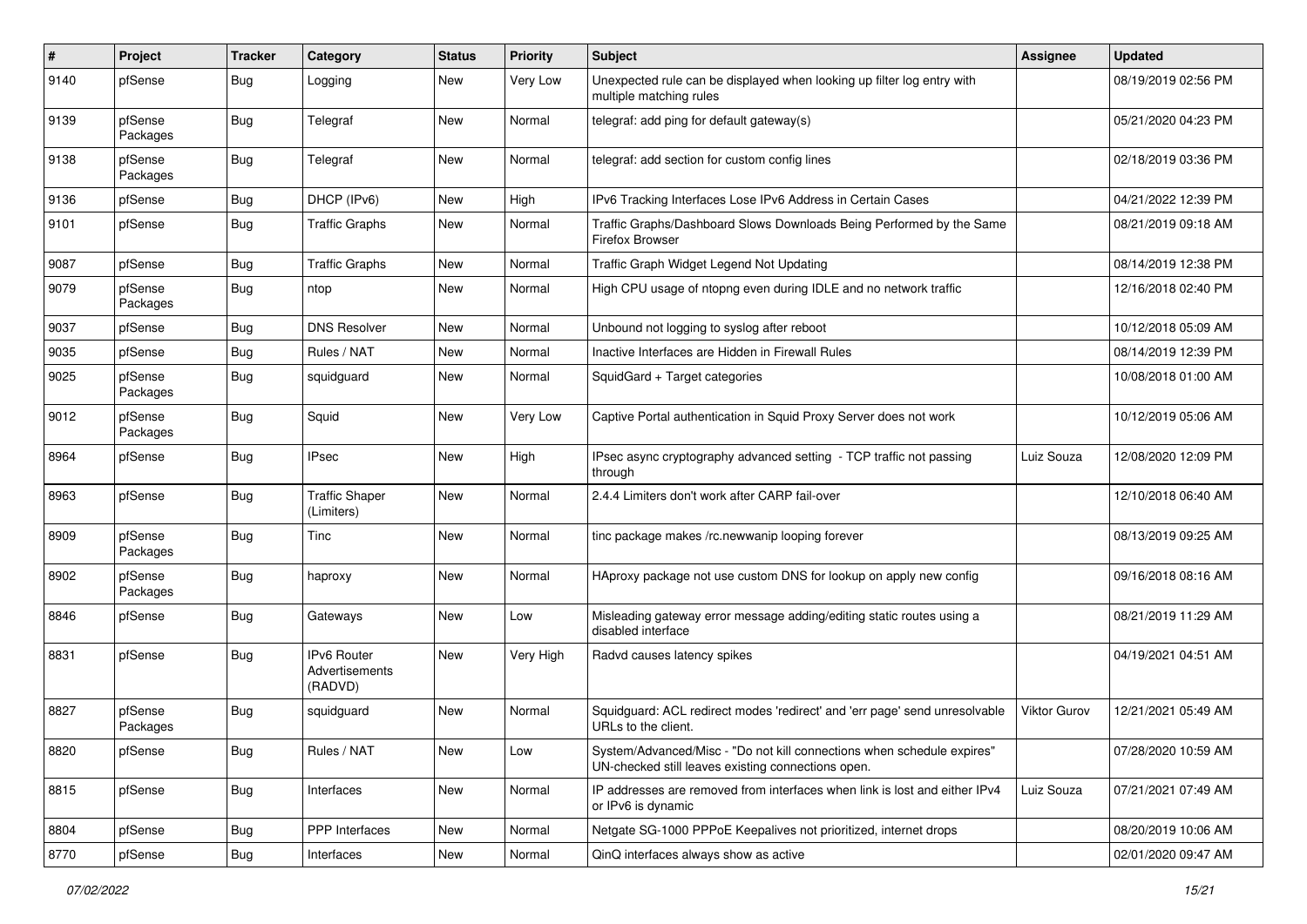| #    | Project             | <b>Tracker</b> | Category              | <b>Status</b> | Priority | <b>Subject</b>                                                                                                                          | Assignee   | <b>Updated</b>      |
|------|---------------------|----------------|-----------------------|---------------|----------|-----------------------------------------------------------------------------------------------------------------------------------------|------------|---------------------|
| 8752 | pfSense<br>Packages | <b>Bug</b>     | squidguard            | New           | Normal   | For SquidGuard in "Common ACL" menu "Target Rules List" "access"<br>option always stays with default value '---' for my Target category |            | 08/06/2018 05:53 AM |
| 8711 | pfSense             | Bug            | <b>IGMP Proxy</b>     | New           | Normal   | igmpproxy with PPPoE Interfaces                                                                                                         |            | 07/28/2018 09:21 AM |
| 8705 | pfSense<br>Packages | <b>Bug</b>     | syslog-ng             | New           | Normal   | Syslog-NG error in latest snapshot                                                                                                      |            | 07/27/2018 10:17 AM |
| 8686 | pfSense             | Bug            | <b>IPsec</b>          | New           | Normal   | IPsec VTI: Assigned interface firewall rules are never parsed                                                                           |            | 02/10/2021 12:15 PM |
| 8614 | pfSense             | Bug            | DHCP (IPv4)           | New           | Normal   | Cannot remove Additional BOOTP/DHCP Options                                                                                             |            | 08/21/2019 09:15 AM |
| 8589 | pfSense<br>Packages | <b>Bug</b>     | FreeRADIUS            | New           | Normal   | FreeRadius 0.15.5_2 ignoring tunnelled-reply=no                                                                                         |            | 02/18/2019 03:40 PM |
| 8570 | pfSense             | <b>Bug</b>     | <b>XML Parser</b>     | New           | Normal   | Empty (dn)shaper config gets populated with newline                                                                                     |            | 08/20/2019 02:45 PM |
| 8567 | pfSense             | Bug            | CARP                  | New           | Normal   | Using IPv6 VIP alias for services may affect CARP IPv6 VIP work                                                                         |            | 06/12/2018 01:26 PM |
| 8566 | pfSense             | <b>Bug</b>     | CARP                  | New           | Normal   | Wrong IPv6 source in NS request in case using of IPv6 alias                                                                             |            | 06/12/2018 01:26 PM |
| 8560 | pfSense<br>Packages | Bug            | <b>ACME</b>           | New           | Normal   | ACME: can't update DNS records in DNSMadeEasy registar for several<br>domains with different API keys/ids                               |            | 06/08/2018 01:28 PM |
| 8526 | pfSense             | Bug            | Interfaces            | New           | Normal   | DHCP client ignores server replies when 802.1g tagging is used                                                                          |            | 08/14/2019 10:52 AM |
| 8516 | pfSense<br>Packages | <b>Bug</b>     | FreeRADIUS            | New           | Normal   | FreeRADIUS requires settings re-saved after pfSense upgrade                                                                             | Jim Pingle | 12/31/2021 05:58 PM |
| 8513 | pfSense<br>Packages | <b>Bug</b>     | FreeRADIUS            | New           | High     | Freeradius 3.x Idap problem                                                                                                             |            | 02/18/2019 05:22 PM |
| 8512 | pfSense             | <b>Bug</b>     | <b>PPP</b> Interfaces | New           | Normal   | PPPoE reconnect fails after interface flap                                                                                              |            | 08/20/2019 10:06 AM |
| 8500 | pfSense             | <b>Bug</b>     | Dynamic DNS           | New           | Low      | Incorrect categorization of status/info messages from phpDynDNS                                                                         |            | 08/16/2019 12:50 PM |
| 8464 | pfSense             | <b>Bug</b>     | Wireless              | New           | Very Low | Wireless USB card does not connect to WiFi automatically after reboot/halt                                                              |            | 06/19/2020 03:44 AM |
| 8454 | pfSense<br>Packages | Bug            | arpwatch              | New           | Very Low | Arpwatch package break email notifications from other sources                                                                           |            | 06/23/2022 07:49 PM |
| 8438 | pfSense<br>Packages | Bug            | haproxy               | New           | High     | haproxy: can't use ACL for cert with http-response actions                                                                              |            | 05/24/2018 01:12 PM |
| 8435 | pfSense             | Bug            | Interfaces            | <b>New</b>    | Normal   | DHCPv6 unusable in certain circumstances (US AT&T Fiber, etc.)                                                                          |            | 08/14/2019 10:52 AM |
| 8432 | pfSense             | Bug            | Dynamic DNS           | New           | Normal   | Dynamic DNS Client gives an error that it can't find IPv6 address when<br>WAN interface is a LAGG                                       |            | 09/17/2020 05:23 AM |
| 8419 | pfSense             | Bug            | Web Interface         | New           | Normal   | webgui, when menubar is fixed to the top of the screen, the last items of<br>long menus cannot be seen/used.                            |            | 07/19/2018 03:10 PM |
| 8406 | pfSense             | <b>Bug</b>     | Dynamic DNS           | New           | Normal   | DDNS IPV6 Cloudflare Client does not detect PPOE address                                                                                |            | 03/31/2018 11:56 AM |
| 8401 | pfSense             | <b>Bug</b>     | Installer             | New           | Normal   | Issues related to keys representing alphabetic characters specific to<br>Scandinavian languages and to some other keys.                 |            | 03/30/2018 11:06 AM |
| 8380 | pfSense             | Bug            | OpenVPN               | New           | Normal   | OpenVPN RADIUS password length is not constant                                                                                          | Jim Pingle | 07/17/2020 11:46 AM |
| 8343 | pfSense             | <b>Bug</b>     | Gateways              | New           | Normal   | Gateway Routes (Default Routes) not removed in Kernel when removed<br>from GUI                                                          |            | 05/14/2020 01:22 AM |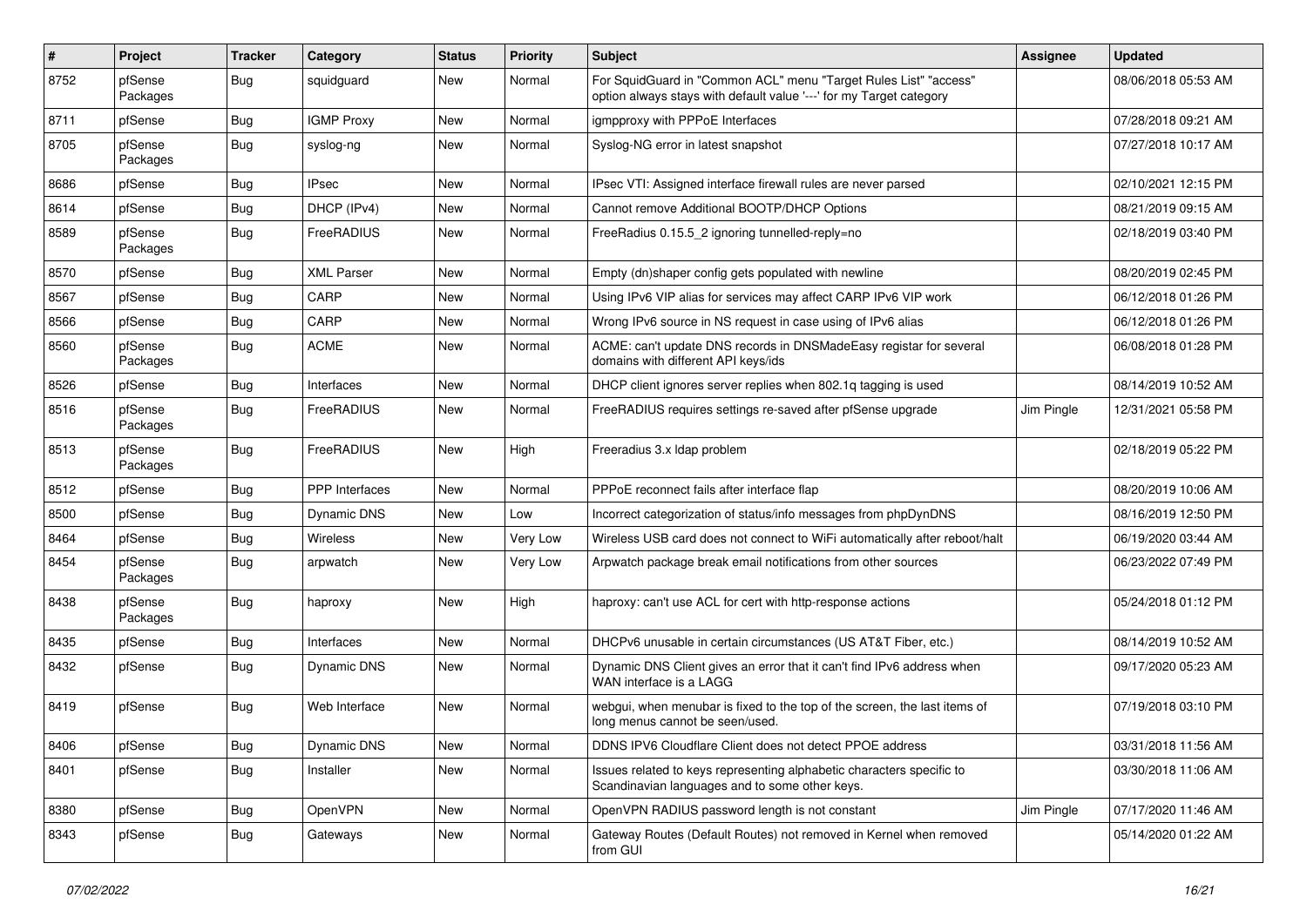| #    | Project             | <b>Tracker</b> | Category                        | <b>Status</b> | <b>Priority</b> | <b>Subject</b>                                                                                                                                                                | Assignee   | <b>Updated</b>      |
|------|---------------------|----------------|---------------------------------|---------------|-----------------|-------------------------------------------------------------------------------------------------------------------------------------------------------------------------------|------------|---------------------|
| 8335 | pfSense             | Bug            | <b>LAGG Interfaces</b>          | New           | Normal          | System hang with LACP downlink to UniFi switch                                                                                                                                |            | 08/21/2019 11:18 AM |
| 8325 | pfSense             | <b>Bug</b>     | UPnP/NAT-PMP                    | <b>New</b>    | Normal          | UPnP not available for pppoe-Clients                                                                                                                                          |            | 11/15/2020 10:33 AM |
| 8324 | pfSense             | Bug            | Hardware / Drivers              | New           | Normal          | bxe cards require promisc for OSPF                                                                                                                                            | Luiz Souza | 05/25/2020 03:19 PM |
| 8313 | pfSense             | <b>Bug</b>     | <b>Notifications</b>            | New           | Normal          | STARTTLS auto detection not working                                                                                                                                           |            | 04/21/2022 12:39 PM |
| 8295 | pfSense<br>Packages | <b>Bug</b>     | syslog-ng                       | New           | Normal          | syslog-ng logrotates tls files                                                                                                                                                |            | 02/14/2018 06:12 AM |
| 8285 | pfSense             | <b>Bug</b>     | Web Interface                   | New           | Normal          | Actions on stale data may result in catastrophic results                                                                                                                      |            | 01/16/2018 08:08 PM |
| 8264 | pfSense<br>Packages | Bug            | FreeRADIUS                      | New           | Normal          | Radiusd restart on WAN change results in freeradius not running (and<br>possible solution)                                                                                    |            | 04/21/2022 12:39 PM |
| 8263 | pfSense             | Bug            | <b>Traffic Shaper</b><br>(ALTQ) | <b>New</b>    | Normal          | Cannot create a nonlinear `Link Share` service curve because of: "the sum<br>of the child bandwidth higher than parent"                                                       |            | 11/05/2020 07:31 AM |
| 8233 | pfSense             | Bug            | <b>NAT Reflection</b>           | <b>New</b>    | Very Low        | NAT reflection back to originating host broken when using FQDN-based IP<br>aliases                                                                                            |            | 08/21/2019 10:53 AM |
| 8229 | pfSense<br>Packages | i Bug          | syslog-ng                       | <b>New</b>    | Normal          | syslog-ng stops parsing logs after logrotate run                                                                                                                              |            | 01/26/2018 12:00 PM |
| 8213 | pfSense<br>Packages | Bug            | haproxy                         | New           | Normal          | acl src file not populated from alias                                                                                                                                         |            | 12/21/2017 02:02 PM |
| 8207 | pfSense             | Bug            | <b>Operating System</b>         | New           | Normal          | 2.4 cannot boot as a Xen VM with more than 7 NICs                                                                                                                             |            | 06/25/2022 05:42 PM |
| 8197 | pfSense<br>Packages | Bug            | <b>BIND</b>                     | New           | Normal          | BIND UI fails to properly update zone with inline DNSSEC signing enabled                                                                                                      |            | 02/18/2019 05:23 PM |
| 8192 | pfSense             | <b>Bug</b>     | <b>Gateway Monitoring</b>       | New           | Low             | dpinger - Change in ISP link-local IPv6 address drops connectivity                                                                                                            | Luiz Souza | 11/05/2020 07:31 AM |
| 8180 | pfSense<br>Packages | Bug            | syslog-ng                       | New           | Normal          | syslog-ng default log file                                                                                                                                                    |            | 01/16/2018 12:53 PM |
| 8177 | pfSense             | <b>Bug</b>     | Package System                  | New           | Normal          | "/xsl/package.xsl" is referenced in package XML files but not on the firewall                                                                                                 |            | 08/14/2019 09:56 AM |
| 8176 | pfSense             | <b>Bug</b>     | Package System                  | New           | Normal          | /schema/packages.dtd -- referenced in *xml, but missing?                                                                                                                      |            | 12/09/2017 06:52 PM |
| 8158 | pfSense             | Bug            | Interfaces                      | New           | High            | IPv6 Track Interface issue with more than one WAN-Gateway and a number<br>of internal interfaces at least track interface from one interface does not<br>work on regular base |            | 12/03/2017 09:00 AM |
| 8157 | pfSense             | <b>Bug</b>     | Dashboard                       | New           | Very Low        | Traffic Graph clutter from time to time                                                                                                                                       |            | 12/03/2017 06:40 AM |
| 8130 | pfSense             | Bug            | <b>Traffic Graphs</b>           | New           | Normal          | Status - Monitoring - Area chart displays traffic data differently than Line or<br>Bar charts                                                                                 |            | 11/26/2017 01:40 PM |
| 8122 | pfSense             | <b>Bug</b>     | OpenVPN                         | New           | Normal          | openvpn client is unable to use OTP (temporary) passwords                                                                                                                     |            | 04/16/2018 09:28 AM |
| 8113 | pfSense             | <b>Bug</b>     | Interfaces                      | New           | Normal          | MTU setting on bridge, openvpn clients ignored                                                                                                                                |            | 12/31/2021 05:55 PM |
| 8100 | pfSense             | <b>Bug</b>     | CARP                            | New           | Normal          | pfsync Initially Deletes States on Primary for Connections Established<br>through Secondary                                                                                   | Luiz Souza | 02/08/2022 12:59 PM |
| 8095 | pfSense             | Bug            | Translations                    | New           | Normal          | Unescaped simple quotes break JavaScript features when the French<br>translation is enabled                                                                                   |            | 08/21/2019 09:06 AM |
| 8089 | pfSense             | Bug            | Interfaces                      | New           | High            | VLAN page breaks after config restore to new hardware.                                                                                                                        |            | 11/21/2017 01:38 PM |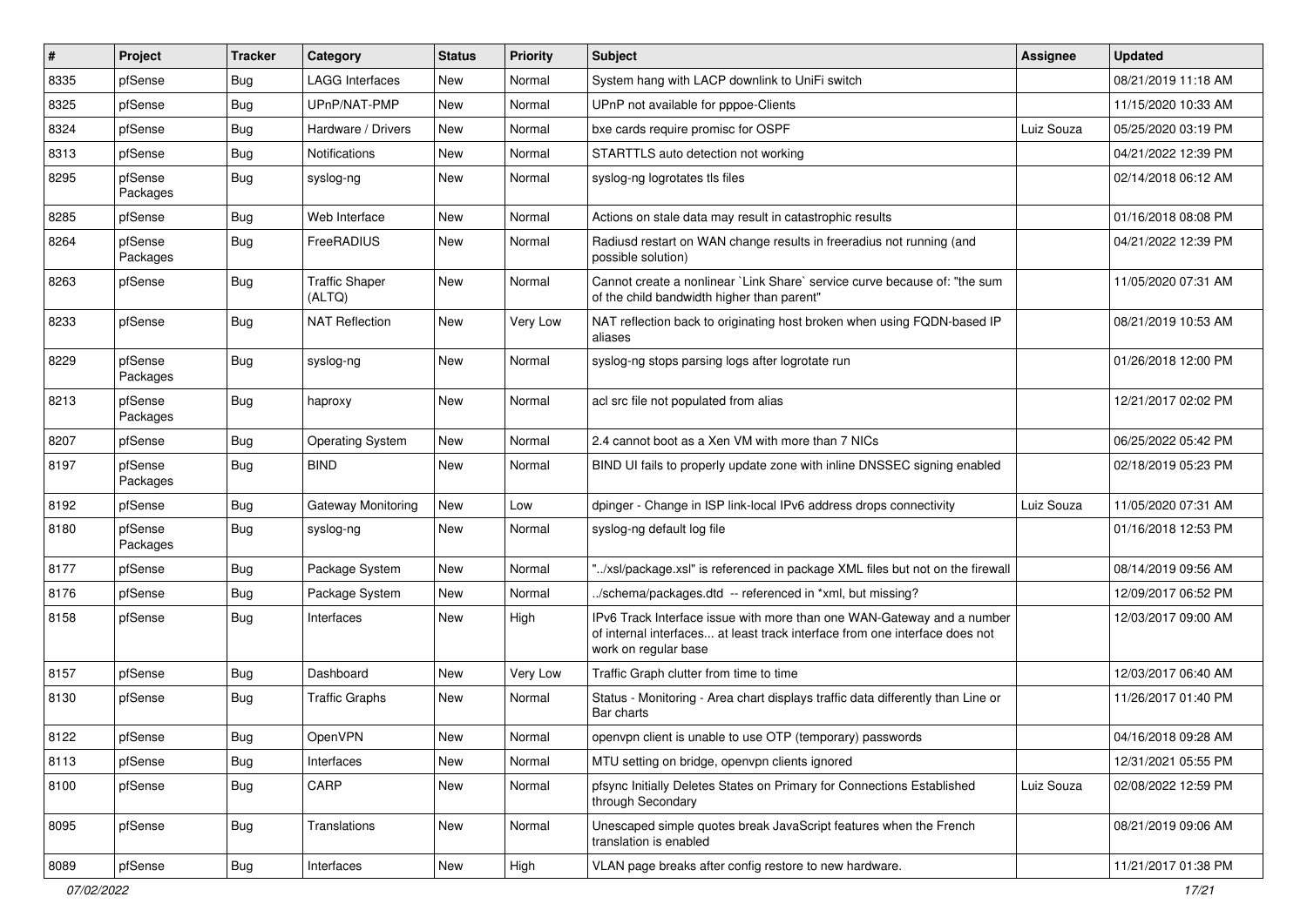| $\vert$ # | Project | <b>Tracker</b> | Category                                 | <b>Status</b> | <b>Priority</b> | Subject                                                                                                                           | Assignee   | <b>Updated</b>      |
|-----------|---------|----------------|------------------------------------------|---------------|-----------------|-----------------------------------------------------------------------------------------------------------------------------------|------------|---------------------|
| 8087      | pfSense | <b>Bug</b>     | Authentication                           | New           | Normal          | Provide Calling-Station-ID to RADIUS backed VPN connections                                                                       |            | 06/06/2020 05:36 AM |
| 8076      | pfSense | Bug            | Backup / Restore                         | New           | Normal          | User can easily apply an unusable interface configuration after restore                                                           |            | 08/14/2019 10:52 AM |
| 8073      | pfSense | Bug            | <b>IPsec</b>                             | New           | Normal          | Traffic inexplicably not going through IPSEC despite (in theory) matching<br>SPs                                                  |            | 11/09/2017 02:51 AM |
| 8072      | pfSense | Bug            | <b>Traffic Shaper</b><br>(Limiters)      | New           | Normal          | Limiter / Queue mask issues?                                                                                                      | Ivor Kreso | 11/08/2017 07:56 PM |
| 8066      | pfSense | <b>Bug</b>     | Routing                                  | New           | Normal          | Static routes not applied when they go out a interface using carp                                                                 |            | 11/08/2017 02:04 AM |
| 8050      | pfSense | Bug            | Interfaces                               | New           | High            | Enabling bridge while interfaces have link freezes console                                                                        |            | 11/03/2017 04:38 PM |
| 8013      | pfSense | <b>Bug</b>     | <b>IPsec</b>                             | New           | Normal          | IPsec MSS clamping value shared for IPv4 and IPv6                                                                                 | Luiz Souza | 10/28/2021 01:37 PM |
| 8004      | pfSense | <b>Bug</b>     | <b>NAT Reflection</b>                    | New           | Normal          | Error notice for a deleted NAT that had a RULE or an existing NAT which is<br>claimed to have no NAT port                         |            | 10/24/2017 06:39 PM |
| 7986      | pfSense | Bug            | Wireless                                 | New           | Normal          | WLAN card no longer properly initialized under 2.4.0                                                                              |            | 06/19/2020 08:08 AM |
| 7977      | pfSense | <b>Bug</b>     | Translations                             | New           | Normal          | English text shown in stead of translated text (Routing - Gateway groups -<br>edit)                                               |            | 08/21/2019 11:28 AM |
| 7964      | pfSense | Bug            | Multi-WAN                                | New           | Normal          | Restart openvpn on gateway switching                                                                                              |            | 08/19/2019 12:35 PM |
| 7943      | pfSense | Bug            | Web Interface                            | New           | Normal          | CSS Overflow Fix for Drop Down Menus in webConfigurator                                                                           |            | 11/21/2020 02:54 PM |
| 7899      | pfSense | Bug            | <b>Traffic Shaper</b><br>(ALTQ)          | New           | Normal          | a floating 'match' rule on LAN does not put traffic from a broswer on a<br>clientpc into a shaper queue                           |            | 09/28/2017 09:16 AM |
| 7863      | pfSense | Bug            | User Manager /<br>Privileges             | New           | Normal          | The "WebCfg - All pages" permission inclueds the "User - System: Shell<br>account access" even though that is not a WebCofg page. |            | 09/16/2017 05:13 AM |
| 7857      | pfSense | Bug            | Dashboard                                | New           | Very Low        | Interfaces Widget U/I fails to wrap IPV6 addresses when the string is too<br>wide for the widget                                  |            | 08/13/2019 09:15 AM |
| 7848      | pfSense | Bug            | Diagnostics                              | New           | Low             | NDP Table Sort by Expiration Error                                                                                                |            | 08/26/2019 02:56 PM |
| 7821      | pfSense | Bug            | DHCP (IPv6)                              | New           | Normal          | GIF does not support broadcast                                                                                                    |            | 08/29/2017 10:50 AM |
| 7788      | pfSense | Bug            | Dashboard                                | New           | Low             | Irregular updating of widgets like cpu/uptime on system widget.                                                                   |            | 08/21/2019 09:03 AM |
| 7779      | pfSense | <b>Bug</b>     | OpenVPN                                  | New           | Normal          | Traffic crossing a site-to-site OpenVPN tunnel fails to fragment.                                                                 |            | 06/02/2021 08:26 AM |
| 7757      | pfSense | Bug            | Backup / Restore                         | New           | Normal          | Auto Config Backup fails to upload unless Default Gateway is up                                                                   |            | 08/16/2019 12:47 PM |
| 7737      | pfSense | Bug            | IPv6 Router<br>Advertisements<br>(RADVD) | New           | Normal          | radvd error message                                                                                                               |            | 08/13/2019 09:41 AM |
| 7734      | pfSense | <b>Bug</b>     | DHCP (IPv6)                              | New           | Normal          | Using opton ia pd0 does not renew prefix and prefix get dropped                                                                   |            | 07/31/2017 03:46 AM |
| 7730      | pfSense | Bug            | Interfaces                               | New           | High            | 2.3.4_1 greX: loop detected when hit save on filter rules or interfaces                                                           |            | 07/27/2017 08:16 AM |
| 7665      | pfSense | <b>Bug</b>     | Aliases / Tables                         | New           | Normal          | Host range validation for Aliases is not strict enough                                                                            |            | 08/21/2019 11:01 AM |
| 7648      | pfSense | <b>Bug</b>     | CARP                                     | New           | Very Low        | SPAN ports on an interface renders CARP HA inoperative                                                                            |            | 06/14/2017 09:19 PM |
| 7590      | pfSense | <b>Bug</b>     | Diagnostics                              | New           | Normal          | diag_edit do not save when nothing to sae (in directory browse view)                                                              |            | 05/20/2017 05:04 PM |
| 7589      | pfSense | Bug            | Diagnostics                              | New           | Normal          | diag_edit.php old print_info_box                                                                                                  |            | 05/20/2017 05:02 PM |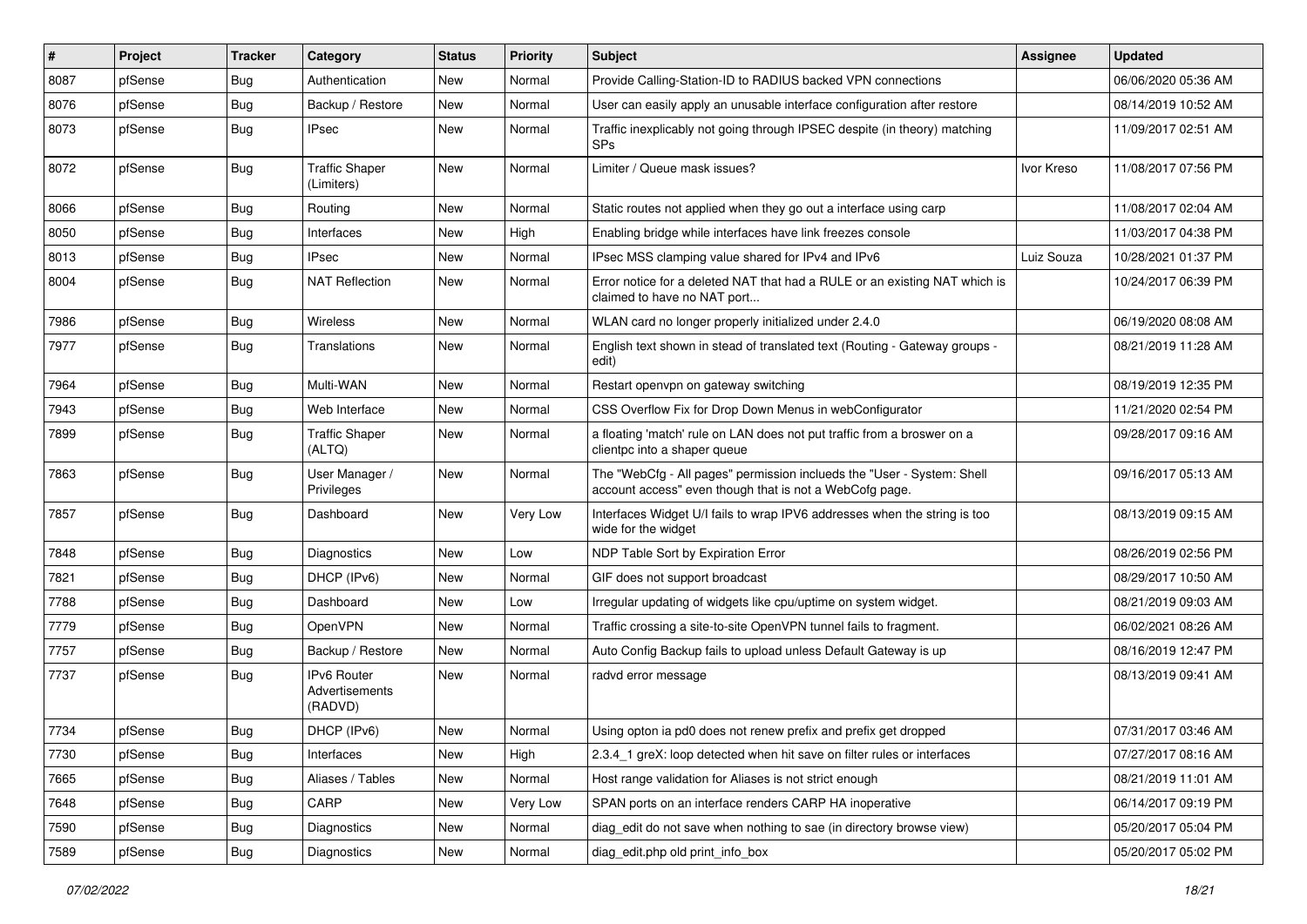| $\sharp$ | Project             | <b>Tracker</b> | Category                                 | <b>Status</b> | <b>Priority</b> | <b>Subject</b>                                                                                                                | Assignee      | <b>Updated</b>      |
|----------|---------------------|----------------|------------------------------------------|---------------|-----------------|-------------------------------------------------------------------------------------------------------------------------------|---------------|---------------------|
| 7551     | pfSense             | <b>Bug</b>     | Rules / NAT                              | New           | Normal          | Dynamic IPsec endpoints not added to rule set after WAN down/up                                                               |               | 05/16/2017 02:26 PM |
| 7476     | pfSense             | Bug            | Logging                                  | New           | Normal          | Dirty buffer used to build log messages?                                                                                      |               | 04/17/2017 09:51 PM |
| 7462     | pfSense<br>Packages | Bug            | haproxy                                  | New           | Normal          | HAproxy not rebinding properly after WAN DHCP IP change                                                                       |               | 01/11/2018 09:15 AM |
| 7453     | pfSense<br>Packages | Bug            | <b>ACME</b>                              | New           | Normal          | DNS-ovh need to save or display consumer key                                                                                  |               | 04/06/2017 10:54 AM |
| 7430     | pfSense             | Bug            | Interfaces                               | New           | Normal          | pfsense-utils.inc - where_is_ipaddr_configured() should account for<br>loopback interface                                     |               | 08/13/2019 03:48 PM |
| 7420     | pfSense             | <b>Bug</b>     | <b>IPsec</b>                             | New           | Normal          | ipsec status freezing                                                                                                         |               | 02/13/2020 09:09 AM |
| 7403     | pfSense<br>Packages | <b>Bug</b>     | FreeRADIUS                               | New           | Normal          | Captive Portal + freeradius2 + MySQL problems with German Umlaut                                                              |               | 03/17/2017 09:12 AM |
| 7402     | pfSense             | Bug            | Web Interface                            | New           | Normal          | Inconsistent use of htmlentities validation checks                                                                            |               | 03/21/2017 08:58 AM |
| 7388     | pfSense<br>Packages | Bug            | Suricata                                 | New           | High            | Suricata does not property recognize MTU for PPPOE interfaces                                                                 |               | 03/15/2017 05:17 AM |
| 7387     | pfSense             | Bug            | Dashboard                                | New           | Low             | New Traffic Graph in dashboard resets inverted view to normal view                                                            | Jared Dillard | 12/11/2021 08:14 PM |
| 7373     | pfSense             | Bug            | Rules / NAT                              | New           | Normal          | Firewall schedules GUI needs to be redone from scratch                                                                        |               | 08/21/2019 08:56 AM |
| 7352     | pfSense             | Bug            | Routing                                  | New           | Normal          | pfSense IPv6 static route is dumped after a WAN flap                                                                          |               | 01/20/2022 09:35 AM |
| 7329     | pfSense             | Bug            | <b>DNS Forwarder</b>                     | New           | Low             | <b>DHCP Not Updating DNS</b>                                                                                                  |               | 01/21/2022 09:16 PM |
| 7314     | pfSense             | Bug            | <b>RRD Graphs</b>                        | New           | Low             | Discrepancy in ntp monitoring view                                                                                            |               | 02/24/2017 08:37 PM |
| 7303     | pfSense             | Bug            | IPv6 Router<br>Advertisements<br>(RADVD) | New           | Normal          | ipv6 connectivity lost on pfSense reboot                                                                                      |               | 08/20/2019 12:23 PM |
| 7289     | pfSense             | Bug            | Certificates                             | <b>New</b>    | Low             | Generating 4096bit Certificate                                                                                                |               | 08/14/2019 09:56 AM |
| 7267     | pfSense<br>Packages | Bug            | <b>Status Traffic Totals</b>             | New           | Normal          | Status Traffic Totals - Stacked Bar - Scale not high enough                                                                   | Jared Dillard | 11/18/2020 07:38 AM |
| 7238     | pfSense             | Bug            | Web Interface                            | New           | Normal          | Menu layout broken when using "Hostname in Menu" with long hostnames                                                          |               | 02/21/2017 07:01 AM |
| 7235     | pfSense             | Bug            | <b>IPsec</b>                             | New           | Normal          | 4860 has not got significant IPsec performance rising with enabled HW<br>acceleration                                         | Luiz Souza    | 12/18/2021 04:32 PM |
| 7195     | pfSense             | Bug            | Package System                           | New           | Normal          | pkg_edit.php - <checkenablefields> tag has no effect on fields other than<br/>checkbox/input</checkenablefields>              |               | 08/21/2019 09:15 AM |
| 7172     | pfSense             | Bug            | DHCP (IPv4)                              | New           | Normal          | Sorting by hostname in Services > DHCP Server > LAN should be "natural"<br>(alphanumeric friendly)                            |               | 08/20/2019 03:47 PM |
| 7152     | pfSense             | <b>Bug</b>     | <b>DNS Resolver</b>                      | New           | Normal          | Unbound / DNS Resolver issue if "Register DHCP static mappings in the<br>DNS Resolver" set before wildcard DNS custom options |               | 12/18/2021 04:59 PM |
| 7113     | pfSense             | Bug            | Dashboard                                | New           | Normal          | Interface name in Traffic Graphs                                                                                              |               | 12/31/2021 05:40 PM |
| 7082     | pfSense             | <b>Bug</b>     | Package System                           | New           | Normal          | pkg_edit.php - impossible to use default_value with rowhelperfield                                                            |               | 08/21/2019 09:15 AM |
| 7040     | pfSense             | Bug            | Interfaces                               | New           | Normal          | Issue when disabling an interface                                                                                             |               | 12/26/2016 02:56 AM |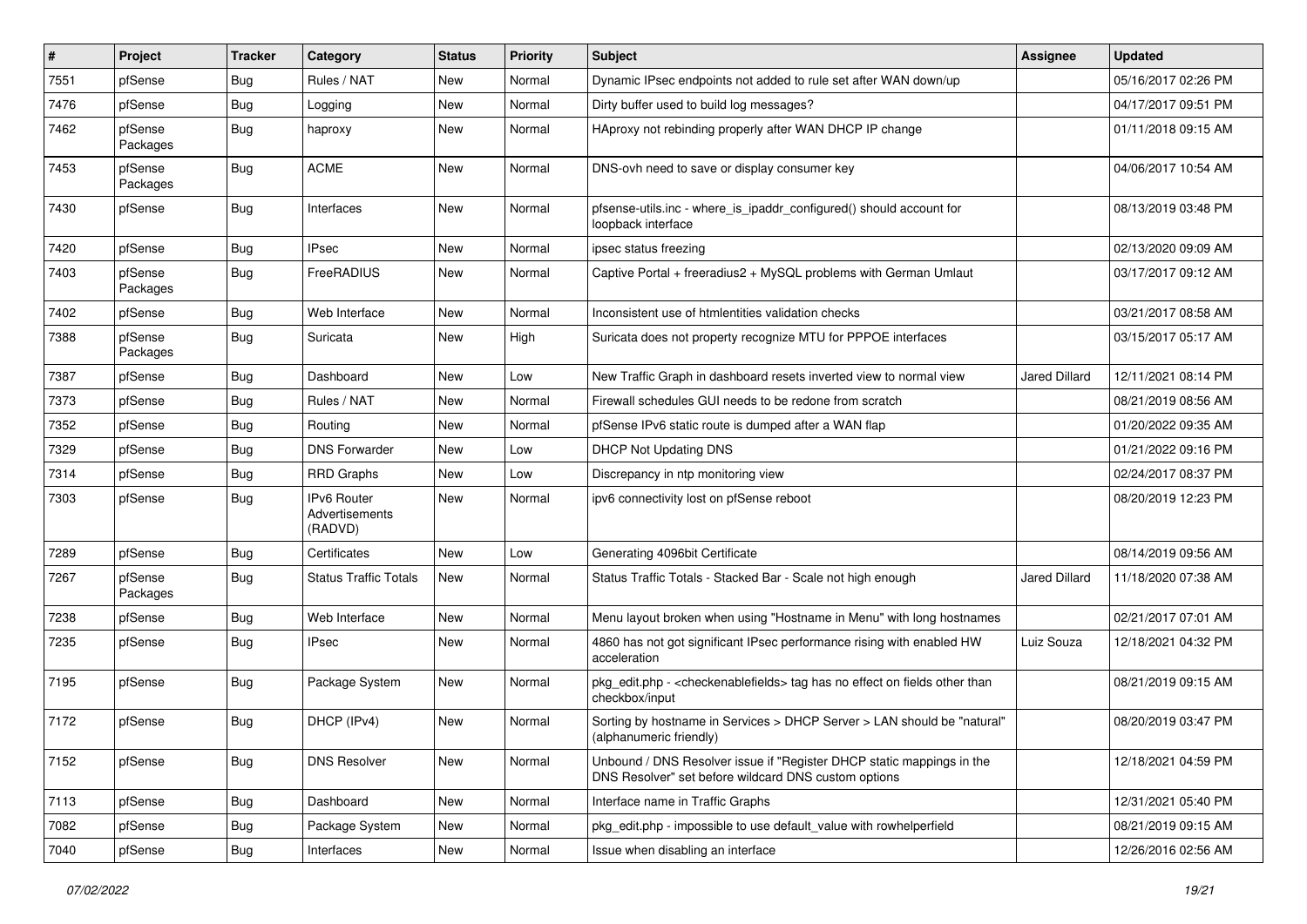| #    | Project             | <b>Tracker</b> | Category                                        | <b>Status</b> | <b>Priority</b> | <b>Subject</b>                                                                                                                                      | Assignee             | <b>Updated</b>      |
|------|---------------------|----------------|-------------------------------------------------|---------------|-----------------|-----------------------------------------------------------------------------------------------------------------------------------------------------|----------------------|---------------------|
| 6993 | pfSense             | <b>Bug</b>     | OpenVPN                                         | New           | Normal          | OpenVPN status error during CARP state transition                                                                                                   | James Webb           | 12/31/2021 05:44 PM |
| 6988 | pfSense<br>Packages | Bug            | Snort                                           | New           | High            | SNORT Package PHP memory error                                                                                                                      |                      | 06/28/2018 10:00 PM |
| 6977 | pfSense             | <b>Bug</b>     | Interfaces                                      | <b>New</b>    | Normal          | VLAN traffic is erroneously counted as underlying iface (untagged) traffic                                                                          |                      | 08/13/2019 02:56 PM |
| 6926 | pfSense             | <b>Bug</b>     | UPnP/NAT-PMP                                    | New           | Normal          | Miniupnp advertising expired IPv6 address                                                                                                           |                      | 01/15/2022 08:29 PM |
| 6873 | pfSense             | Bug            | DHCP (IPv6)                                     | New           | Low             | radvd - Too many addresses in RDNSS section when previously using<br>DHCP <sub>v6</sub>                                                             | Dominic<br>McKeown   | 06/06/2018 10:45 AM |
| 6861 | pfSense<br>Packages | <b>Bug</b>     | haproxy                                         | <b>New</b>    | Normal          | Ha-Proxy duplicated backend used in place of original backend                                                                                       |                      | 02/18/2019 05:30 PM |
| 6823 | pfSense             | Bug            | Interfaces                                      | New           | Normal          | No connectivity after changing link state to UP                                                                                                     |                      | 04/21/2022 12:39 PM |
| 6803 | pfSense             | <b>Bug</b>     | Web Interface                                   | New           | Normal          | CSRF timeout occurs when it (probably) shouldn't                                                                                                    |                      | 11/03/2016 09:43 PM |
| 6799 | pfSense             | <b>Bug</b>     | Rules / NAT                                     | New           | Normal          | Using NOT (!) with interface subnet macros results unexpected traffic<br>passing when multiple subnets are included in the macro (i.e. VIP subnets) |                      | 02/07/2022 02:18 PM |
| 6784 | pfSense<br>Packages | Bug            | haproxy                                         | <b>New</b>    | Normal          | HAProxy version .48 will not use URL Table Alias for front end listener                                                                             |                      | 02/18/2019 05:32 PM |
| 6696 | pfSense             | <b>Bug</b>     | <b>Traffic Shaper</b><br>(ALTQ)                 | New           | Low             | Add configure link to Status > Queues error message if traffic shaping not<br>configured                                                            | <b>Jared Dillard</b> | 08/21/2019 08:55 AM |
| 6691 | pfSense             | <b>Bug</b>     | DHCP (IPv6)                                     | New           | Normal          | dhcp6c quits after only two tries if no response was received                                                                                       |                      | 12/07/2020 04:25 PM |
| 6627 | pfSense             | <b>Bug</b>     | Rules / NAT                                     | <b>New</b>    | Normal          | floating tab match rules ignore quick action so should be removed                                                                                   |                      | 07/18/2016 02:15 PM |
| 6541 | pfSense             | <b>Bug</b>     | IPv6 Router<br>Advertisements<br>(RADVD)        | New           | Normal          | IPv6 RAs always include on-link prefix; clients may not use DHCPv6<br>managed addresses                                                             |                      | 08/13/2019 03:23 PM |
| 6521 | pfSense<br>Packages | Bug            | squidguard                                      | New           | Normal          | pfsense 2.3.1 squidguard -> Groups ACL -> Target Rules List missing                                                                                 |                      | 06/25/2016 10:49 PM |
| 6481 | pfSense             | Bug            | <b>IPsec</b>                                    | New           | Normal          | loading EAP_RADIUS method failed                                                                                                                    |                      | 03/24/2020 04:25 PM |
| 6471 | pfSense<br>Packages | <b>Bug</b>     | squidguard                                      | New           | Normal          | pfsense 2.3.1 squidguard -> common ACL -> Target Rules List missing                                                                                 |                      | 06/08/2016 06:22 PM |
| 6398 | pfSense             | <b>Bug</b>     | Configuration<br>Backend                        | <b>New</b>    | Normal          | If config cannot be loaded due to corruption or bug, it isn't handled gracefully<br>(just stops)                                                    |                      | 08/13/2019 01:23 PM |
| 6386 | pfSense             | <b>Bug</b>     | <b>IPv6 Router</b><br>Advertisements<br>(RADVD) | <b>New</b>    | Low             | Switching Router Advertisements to disabled should broadcast IP Removal<br>messages                                                                 |                      | 05/22/2016 10:44 PM |
| 6361 | pfSense             | <b>Bug</b>     | Web Interface                                   | New           | Low             | Responsive Mobile Menu issue                                                                                                                        |                      | 05/16/2016 12:09 PM |
| 6321 | pfSense             | Bug            | L <sub>2</sub> TP                               | New           | Normal          | Problem with connecting I2tp over ipsec from android and windows                                                                                    |                      | 11/13/2020 11:01 AM |
| 6295 | pfSense             | Bug            | <b>Traffic Shaper</b><br>(Limiters)             | New           | Normal          | Crash upon applying CODELQ to untagged parent interface when also<br>applied to daughter VLAN                                                       | Luiz Souza           | 08/20/2019 02:44 PM |
| 6289 | pfSense             | Bug            | Interfaces                                      | New           | Normal          | IPv6 address not given to track6 interfaces on create                                                                                               |                      | 12/30/2021 04:17 AM |
| 6186 | pfSense             | <b>Bug</b>     | Services                                        | New           | Normal          | race conditions in service startup                                                                                                                  |                      | 04/21/2022 12:39 PM |